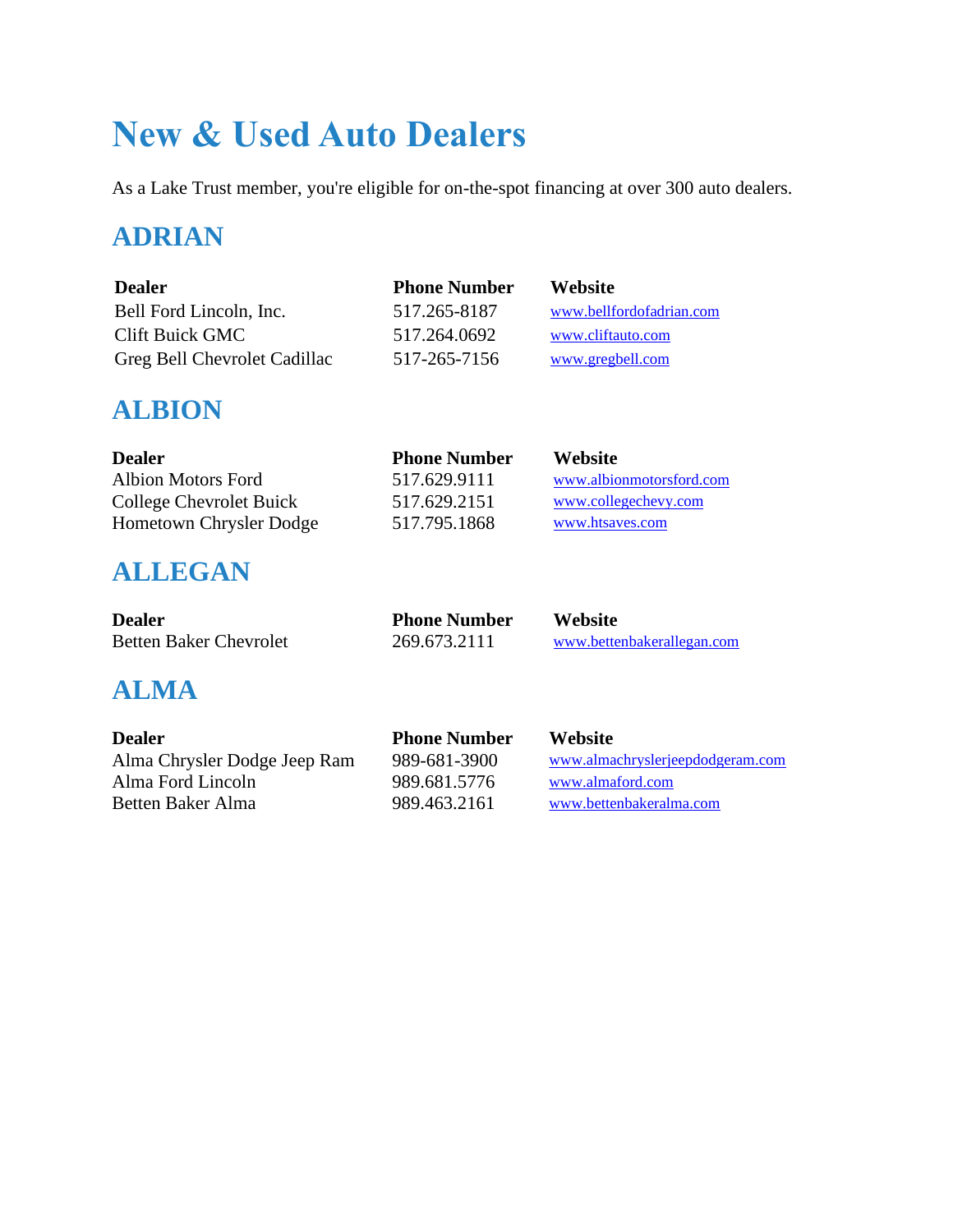## **ANN ARBOR**

| <b>Dealer</b>                                    | <b>Phone Number</b> | Website                       |
|--------------------------------------------------|---------------------|-------------------------------|
| <b>Bill Crispin Chevrolet</b>                    | 877.786.3200        | www.billcrispinchevy.com      |
| Fox Ann Arbor Hyundai                            | 734.663.7770        | www.foxannarborhyundai.com    |
| Fox Ann Arbor Infiniti                           | 734.669.9000        | www.foxannarborinfiniti.com   |
| Fox Ann Arbor Nissan                             | 734.663.7770        | www.foxannarbornissan.com     |
| Germain Honda                                    | 734.761.3200        | www.germainhonda-annarbor.com |
| Lafontaine Buick GMC Ann Arbor                   | 734.769.1200        | www.thefamilydeal.com         |
| Lexus of Ann Arbor                               | 734.996.1662        | www.lexusofannarbor.com       |
| Sesi Motors                                      | 734.668.6100        | www.sesimotors.com.com        |
| Subaru of Ann Arbor                              | 734.662.3444        | www.subaruofannarbor.com      |
| Suburban Chrysler Jeep Dodge Ram<br>of Ann Arbor | 734-662-3175        | www.suburbancollection.com    |
| Toyota of Ann Arbor                              | 734.997.7600        | www.toyotaofannarbor.com      |
| <b>Varsity Ford</b>                              | 734.996.2300        | www.varsityford.com           |

### **BATTLE CREEK**

| <b>Dealer</b>                     | <b>Phone Number</b> | Website                      |
|-----------------------------------|---------------------|------------------------------|
| <b>Battle Creek Honda</b>         | 269.965.2205        | www.battlecreekhonda.com     |
| Henkel Chrysler Jeep              | 269.441.8100        | www.henkelauto.com           |
| Lakeview Ford Lincoln             | 269.441.2500        | www.shoplakeviewford.com     |
| Seelye Wright Kia of Battle Creek | 269.441.8800        | www.seelyekiabattlecreek.com |
| Sunshine Toyota                   | 269.965.1000        | www.sunshinetoyota.com       |

### **BELLEVILLE**

| <b>Dealer</b>            | <b>Phone Number</b> | Website                     |
|--------------------------|---------------------|-----------------------------|
| Victory Toyota of Canton | 734.495.3500        | www.victorytoyotacanton.com |

### **BENTON HARBOR**

| Dealer                        |  |
|-------------------------------|--|
| <b>Signature Dealer Group</b> |  |

**Phone Number Website** 

269.926.0031 [www.signaturedealergroup.com](http://www.signaturedealergroup.com/)

### **BIG RAPIDS**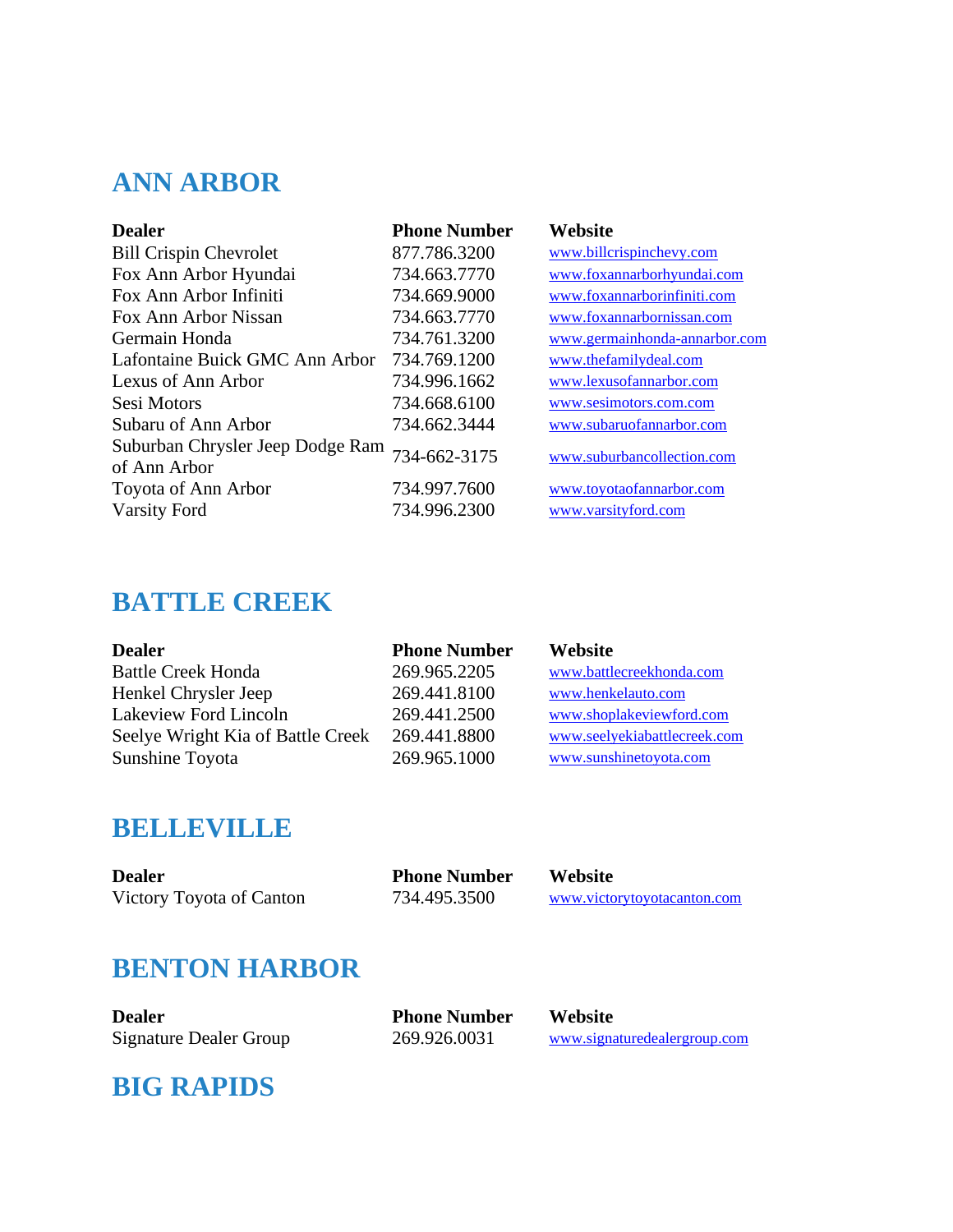| <b>Dealer</b>                           | <b>Phone Number</b> | Website                          |
|-----------------------------------------|---------------------|----------------------------------|
| Betten Baker Big Rapids                 | 805.284.9877        | www.bettenbakerbigrapids.net     |
| Betten Baker Chrysler Dodge Jeep<br>Ram | 231.629.4342        | www.bettenbakercdjrbigrapids.com |

### **BIRCH RUN**

| <b>Dealer</b>   | <b>Phone Number</b> | <b>Website</b>                 |
|-----------------|---------------------|--------------------------------|
| LaFontaine Ford | 989.652.6157        | www.lafontainefordbirchrun.com |
| Suski Chevrolet | 866.308.8665        | www.suskiautomotive.com        |

## **BIRMINGHAM**

| <b>Dealer</b>      | <b>Phone Number</b> | Website                       |
|--------------------|---------------------|-------------------------------|
| Golling Alfa Romeo | 248.502.0880        | www.alfaromeoofbirmingham.com |

### **BLISSFIELD**

| <b>Dealer</b>         | <b>Phone Number</b> | <b>Website</b>      |
|-----------------------|---------------------|---------------------|
| Knapp Chevrolet Buick | 866.928.8442        | www.knappmotors.com |

## **BLOOMFIELD HILLS**

| <b>Dealer</b>                   | <b>Phone Number</b> | <b>Website</b>              |
|---------------------------------|---------------------|-----------------------------|
| Golling Chrysler Jeep Dodge Ram | 248.334.3600        | www.golling.com             |
| Page Honda of Bloomfield        | 248.333.3200        | www.pagehondabloomfield.com |

## **BRIGHTON**

| <b>Dealer</b>                    | <b>Phone Number</b> | Website                    |
|----------------------------------|---------------------|----------------------------|
| <b>Brighton Ford-Mercury</b>     | 810.494.4213        | www.brightonford.com       |
| <b>Champion Buick GMC</b>        | 810.227.1761        | www.championautoinc.com    |
| Champion Chrysler Jeep Brighton  | 810.522.4124        | www.brightonchrysler.com   |
| Conely Rent a Car Used Car Sales | 810.227.3530        | www.conelyauto.com         |
| Serra Honda Brighton             | 810.494.6100        | www.serrahondabrighton.com |
| Serra Mazda Brighton             | 810.227.1100        | www.serramazdabrighton.com |
|                                  |                     |                            |

## **BROOKLYN**

| <b>Dealer</b>    | <b>Phone Number</b> | <b>Website</b>            |
|------------------|---------------------|---------------------------|
| Irish Hills Ford | 517.592.2112        | www.irishfordbrooklyn.com |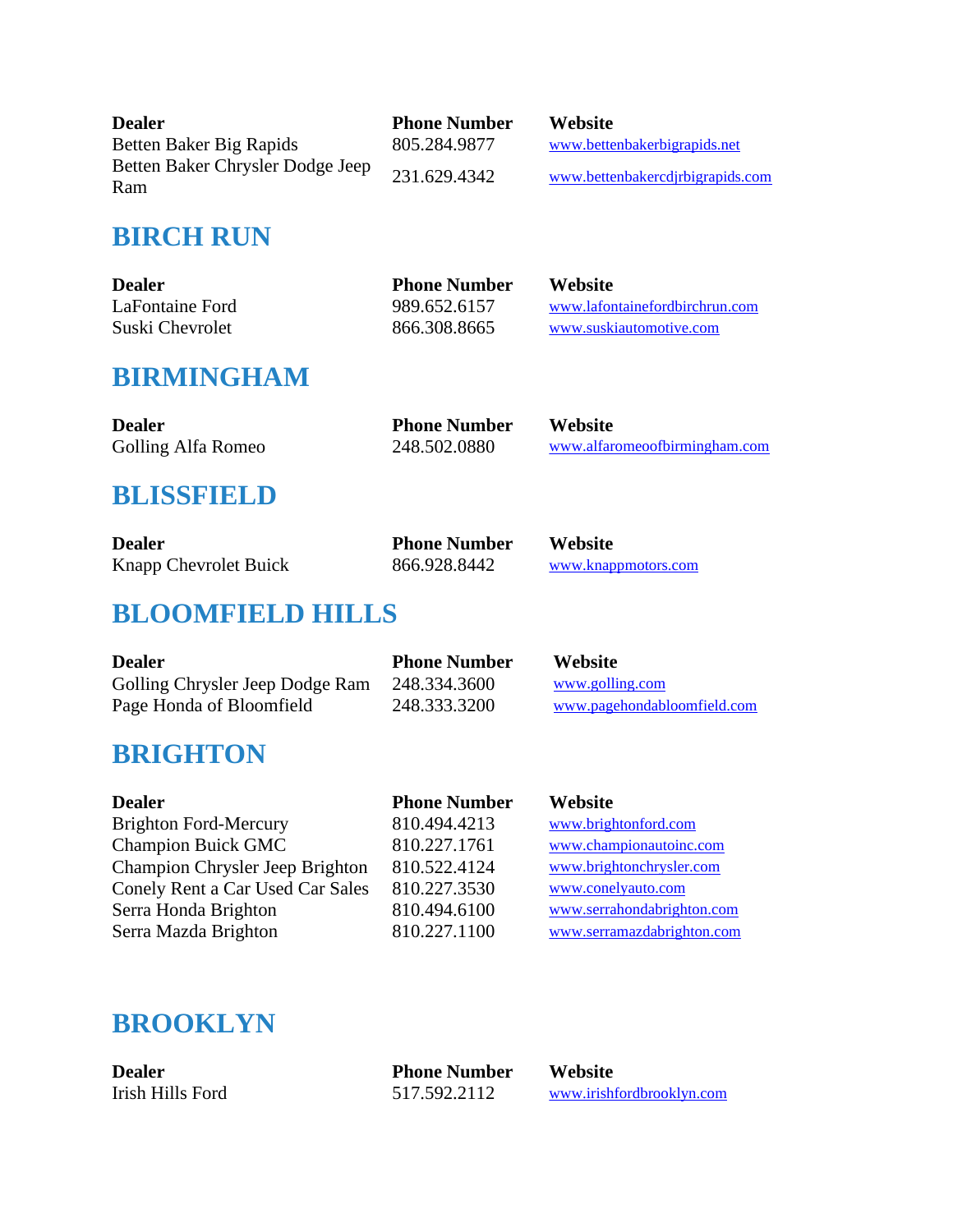## **CADILLAC**

| <b>Dealer</b>                 | <b>Phone Number</b> | <b>Website</b>                    |
|-------------------------------|---------------------|-----------------------------------|
| Betten Baker CDJR of Cadillac | 231.775.2413        | www.bettenbakercdirofcadillac.com |
| Betten Baker GMC of Cadillac  | 231.775.1222        | www.bettenbakergmcofcadillac.com  |

## **CALEDONIA**

| Dealer        |  |
|---------------|--|
| Fox Caledonia |  |

| <b>Phone Number</b> |
|---------------------|
| 616.891.8104        |

**Website** [www.foxchevrolet.com](http://www.foxchevrolet.com/)

## **CANTON**

| <b>Dealer</b>            | <b>Phone Number</b> | <b>Website</b>              |
|--------------------------|---------------------|-----------------------------|
| Kia of Canton            | 734.397.9900        | www.kiaofcanton.com         |
| Nissan of Canton         | 734.495.1100        | www.nissanofcanton.com      |
| Victory Toyota of Canton | 734.495.3500        | www.victorytoyotacanton.com |

# **CEDAR SPRINGS**

| <b>Dealer</b>   | <b>Phone Number</b> | <b>Website</b>         |
|-----------------|---------------------|------------------------|
| Vanderhyde Ford | 616.696.1541        | www.vanderhydeford.com |

## **CENTER LINE**

| <b>Dealer</b>                 | <b>Phone Number</b> | Website                     |
|-------------------------------|---------------------|-----------------------------|
| <b>Crest Ford Center Line</b> | 586.755.2100        | www.crestfordcenterline.com |

## **CHARLOTTE**

| <b>Dealer</b>                                     | <b>Phone Number</b>         | Website                                       |
|---------------------------------------------------|-----------------------------|-----------------------------------------------|
| Beacon Sales Inc. Chrysler-Dodge-<br>Jeep         | 517.543.2610                | www.beaconsalesandservice.com                 |
| Candy Ford, Inc.<br>Team One Chevrolet-Oldsmobile | 517.5438292<br>517.543.0200 | www.candyford.net<br>www.teamonechevrolet.com |

## **CHELSEA**

| <b>Dealer</b>             | <b>Phone Number</b> | Website                 |
|---------------------------|---------------------|-------------------------|
| Art Moehn Chevrolet Buick | 734.475.8663        | www.artmoehnchelsea.com |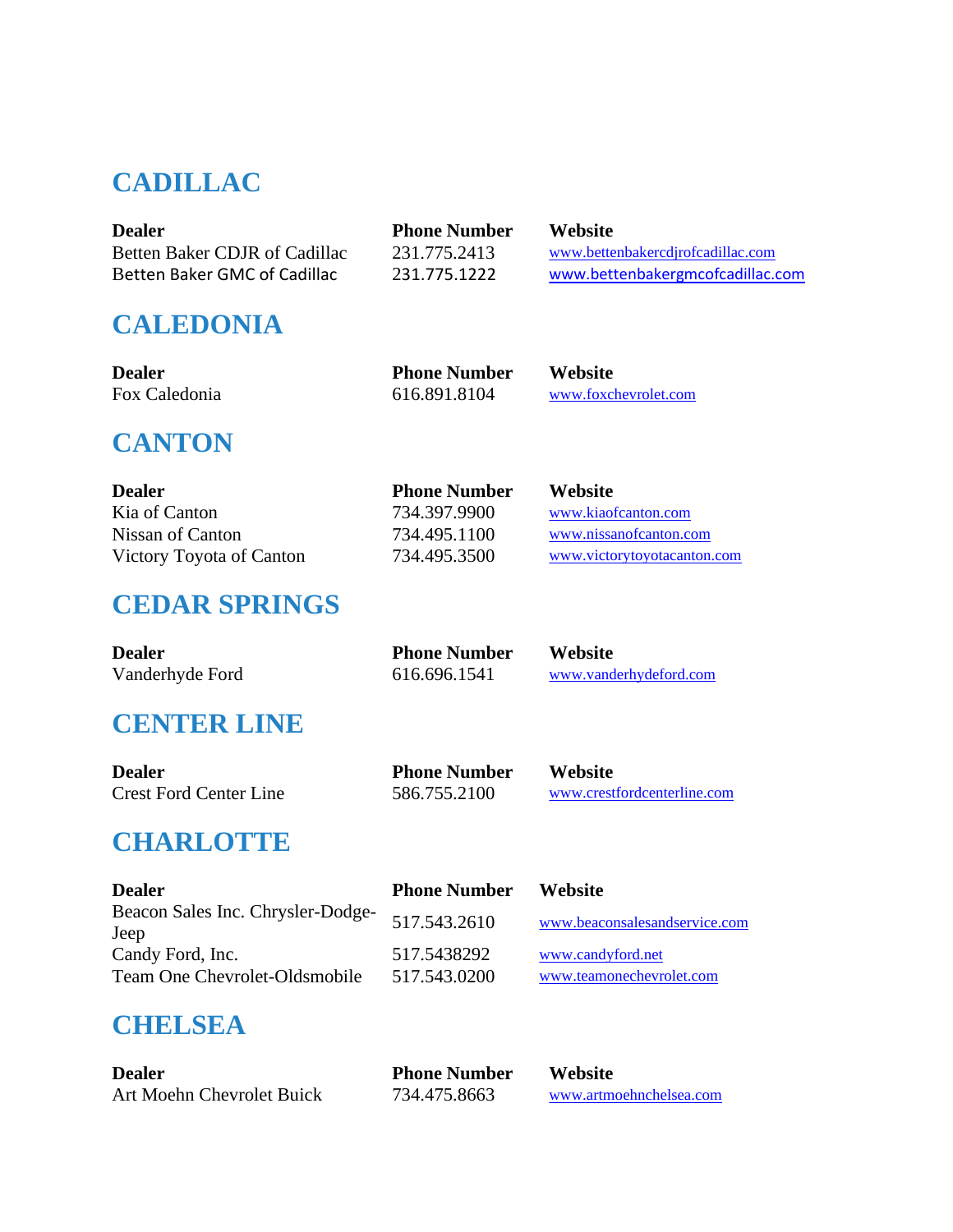### **CHESANING**

| <b>Dealer</b>                 | <b>Phone Number</b> | <b>Website</b>               |
|-------------------------------|---------------------|------------------------------|
| <b>Garber Chevrolet Buick</b> | 989.845.3057        | www.garberchevroletbuick.com |

### **CLARE**

| <b>Dealer</b>                | <b>Phone Number</b> | Website                  |
|------------------------------|---------------------|--------------------------|
| <b>Benchley Bros</b>         | 989.386.9900        | www.benchleybros.com     |
| McDonald Chrysler Dodge Jeep | 989.386.7770        | www.mcdonaldauto.com     |
| McGuire Chevrolet            | 989.386.7714        | www.mcguirechevrolet.com |

### **CLARKSTON**

| <b>Dealer</b>                                | <b>Phone Number</b> | <b>Website</b>      |
|----------------------------------------------|---------------------|---------------------|
| Feldman Chrysler Dodge Jeep Ram 248.858.8880 |                     | www.feldmanauto.com |

### **CLINTON**

| <b>Dealer</b>                  | <b>Phone Number</b> | <b>Website</b>                |
|--------------------------------|---------------------|-------------------------------|
| Lafontaine Chrysler Dodge Jeep | 517.258.2866        | www.lafontainecdirclinton.com |

## **CLIO**

| <b>Dealer</b>                         | <b>Phone Number</b> | <b>Website</b>         |
|---------------------------------------|---------------------|------------------------|
| Randy Wise Chrysler Dodge Jeep<br>Ram | 800.474.6880        | www.randywiseauto.com  |
| Simms Chevrolet                       | 810.686.1700        | www.simmschevrolet.com |

### **COLDWATER**

| <b>Dealer</b>               | <b>Phone Number</b> | <b>Website</b>             |
|-----------------------------|---------------------|----------------------------|
| Bobilya Chrysler Jeep Dodge | 888.837.7576        | www.bobilya.com            |
| Cole Ford Lincoln           | 517.278.5661        | www.coleautomotive.com     |
| <b>Planet Powersports</b>   | 517.278.5557        | www.planet-powersports.com |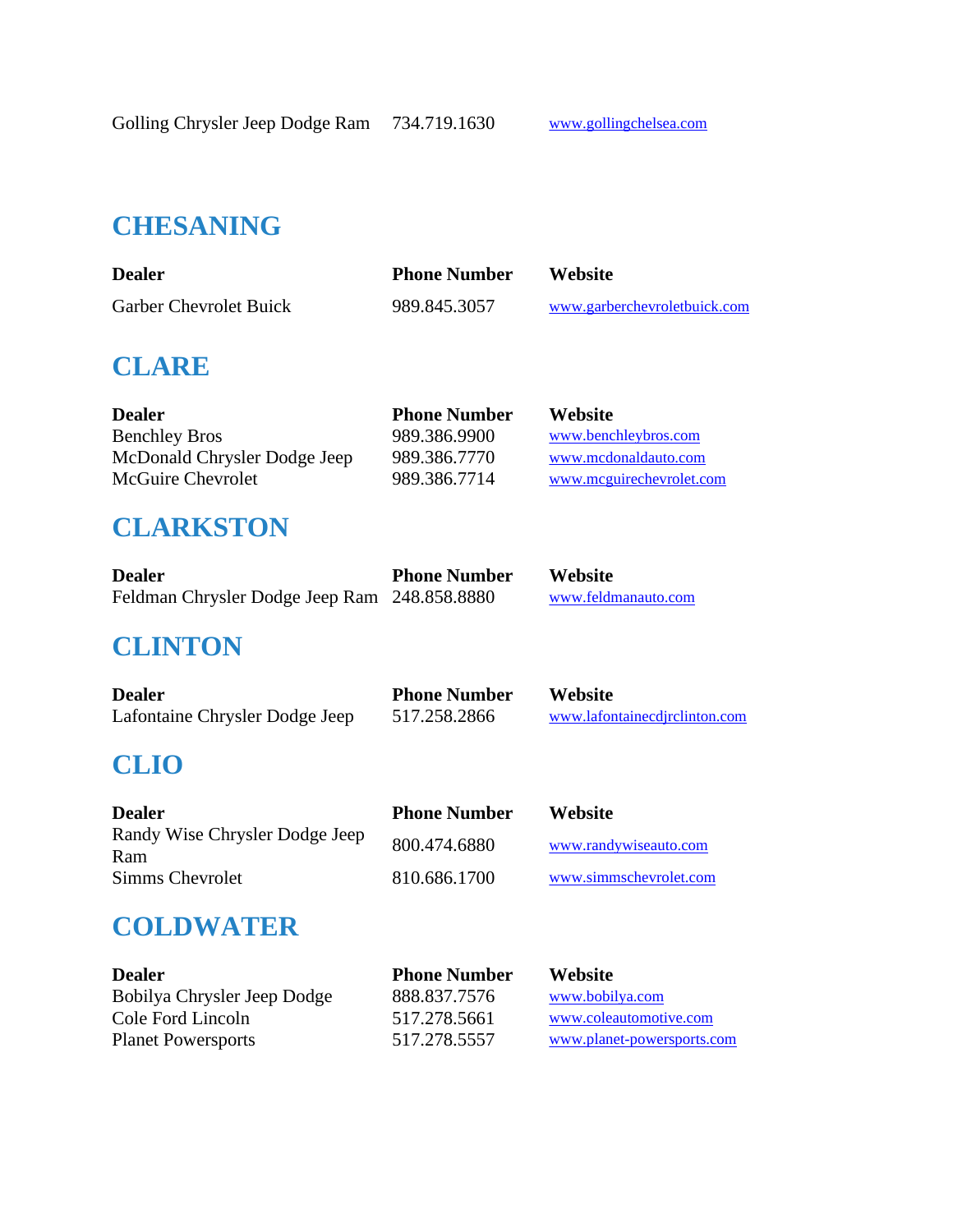# **COMMERCE TOWNSHIP**

| <b>Dealer</b>     | <b>Phone Number</b> | <b>Website</b>        |
|-------------------|---------------------|-----------------------|
| LaFontaine Subaru | 248.624.0400        | www.thefamilydeal.com |

### **COOPERSVILLE**

| <b>Dealer</b>                           | <b>Phone Number</b> | <b>Website</b>                      |
|-----------------------------------------|---------------------|-------------------------------------|
| <b>Betten Baker Chevy Buick</b>         | 616.837.3800        | www.bettenbaker.com                 |
| Betten Baker Chrysler Dodge Jeep<br>Ram | 616.837.3900        | www.bettenbakercdjrcoopersville.com |
| <b>Betten Baker Ford Coopersville</b>   | 616.837.3930        | www.bettenbakerfordcoopersville.com |

### **CORUNNA**

| <b>Dealer</b>                  | <b>Phone Number</b> | <b>Website</b>                   |
|--------------------------------|---------------------|----------------------------------|
| Slingerland Chrysler Dodge Ram | 989.743.6331        | www.slingerlandchryslerdodge.net |

### **DAVISON**

| <b>Dealer</b>                      | <b>Phone Number</b> | <b>Website</b>     |
|------------------------------------|---------------------|--------------------|
| Todd Wenzel Buick - GMC<br>Davison | 810.653.1000        | www.toddwenzel.com |

### **DEARBORN**

| <b>Phone Number</b>                           | Website                              |
|-----------------------------------------------|--------------------------------------|
| 866.567.5088                                  | www.lafontainehonda.com              |
|                                               | www.lafontainetoyota.com             |
|                                               |                                      |
| LaFontaine Buick GMC of Dearborn 313.380.1382 | www.lafontainebuickgmcofdearborn.com |
| LaFontaine Volkswagen - Dearborn 313.996.6000 | www.thefamilydeal.com                |
| 313.565.6000                                  | www.lesstanford.com                  |
| 313.846.5000                                  | www.missionfordofdearborn.com        |
| 313.565.3900                                  | www.villageford.com                  |
| 313.562.3200                                  | www.westbornchryslerjeep.com         |
|                                               | 866.474.7506                         |

### **DETROIT**

| <b>Dealer</b>           | <b>Phone Number</b> | <b>Website</b>             |
|-------------------------|---------------------|----------------------------|
| Feldman Ford of Detroit | 313.591.8219        | www.feldmanforddetroit.com |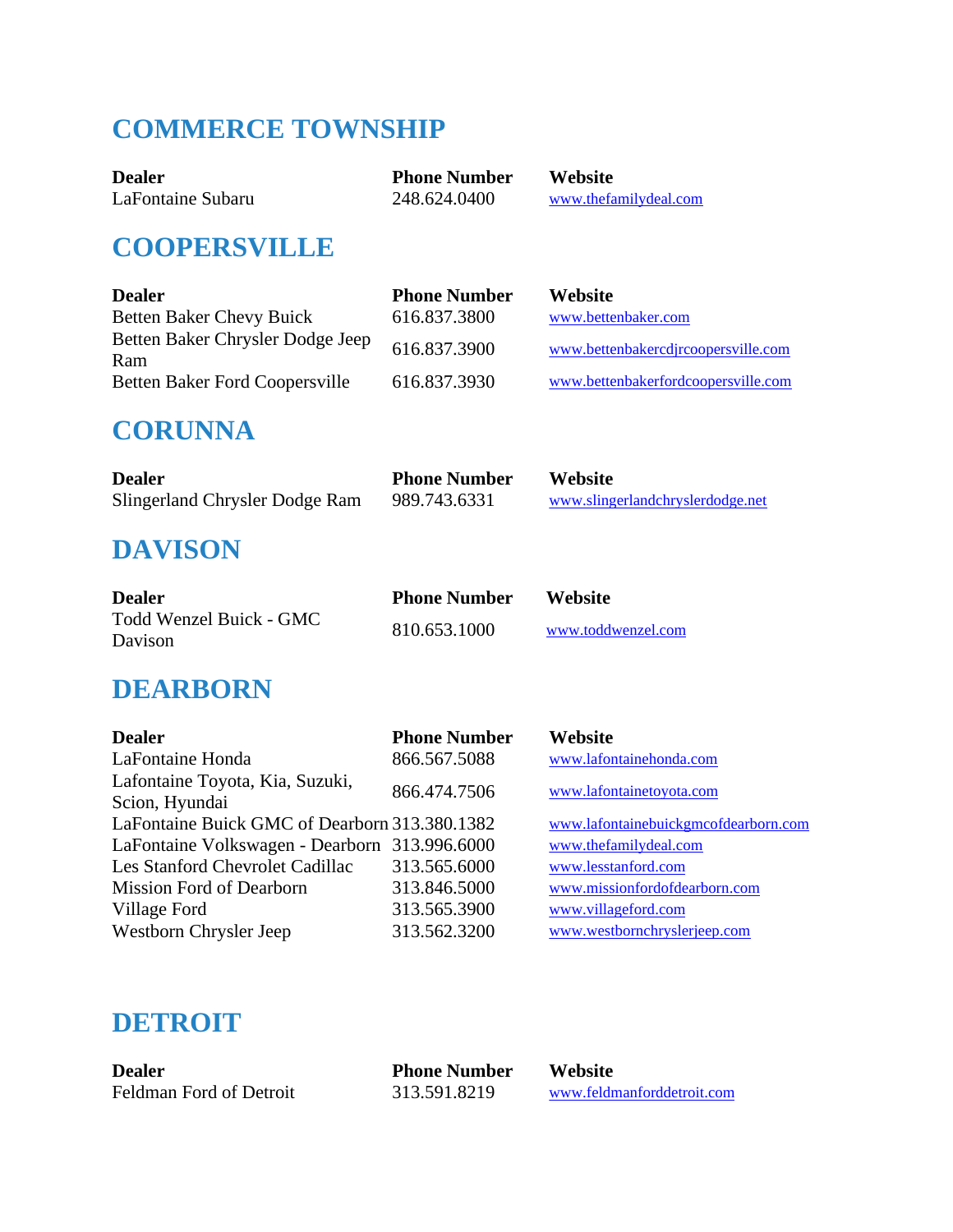James Martin Chevrolet 313.444.8226 [www.jamesmartindetroit.com](http://www.sawyerschevy.com/)

#### **DEWITT**

| <b>Dealer</b>                   | <b>Phone Number</b> | <b>Website</b>         |
|---------------------------------|---------------------|------------------------|
| Price Right Dewitt, Autos & RVs | 517.669.2755        | www.pricerightcars.com |
| <b>Sawyers Chevrolet</b>        | 517.669.8302        | www.sawyerschevy.com   |

#### **DEXTER**

| <b>Dealer</b>        | <b>Phone Number</b> | Website                 |
|----------------------|---------------------|-------------------------|
| LaFontaine Chevrolet | 866.599.5886        | www.lafontainechevy.com |

### **DUNDEE**

| <b>Dealer</b>    | <b>Phone Number</b> | <b>Website</b>            |
|------------------|---------------------|---------------------------|
| Spirit Ford      | 734.529.5521        | www.spiritford.com        |
| Wolverine Toyota | 734.242.3900        | www.gowolverinetoyota.com |

### **DURAND**

| <b>Dealer</b>                 | <b>Phone Number</b> | <b>Website</b>          |
|-------------------------------|---------------------|-------------------------|
| <b>Graff Chevrolet Durand</b> | 989-288-2657        | www.graffdurand.com     |
| Randy Wise Durand             | 989-288-2666        | www.randywisedurand.net |

### **EATON RAPIDS**

| <b>Dealer</b>         | <b>Phone Number</b> | <b>Website</b>              |
|-----------------------|---------------------|-----------------------------|
| Glenn Buege Chevrolet | 517.663.8111        | www.glennbuegechevrolet.com |

## **FARMINGTON HILLS**

| <b>Dealer</b>                           | <b>Phone Number</b> | <b>Website</b>               |
|-----------------------------------------|---------------------|------------------------------|
| LaFontaine Volvo of Farmington<br>Hills | 248.579.1300        | www.volvofarmingtonhills.com |

#### **FENTON**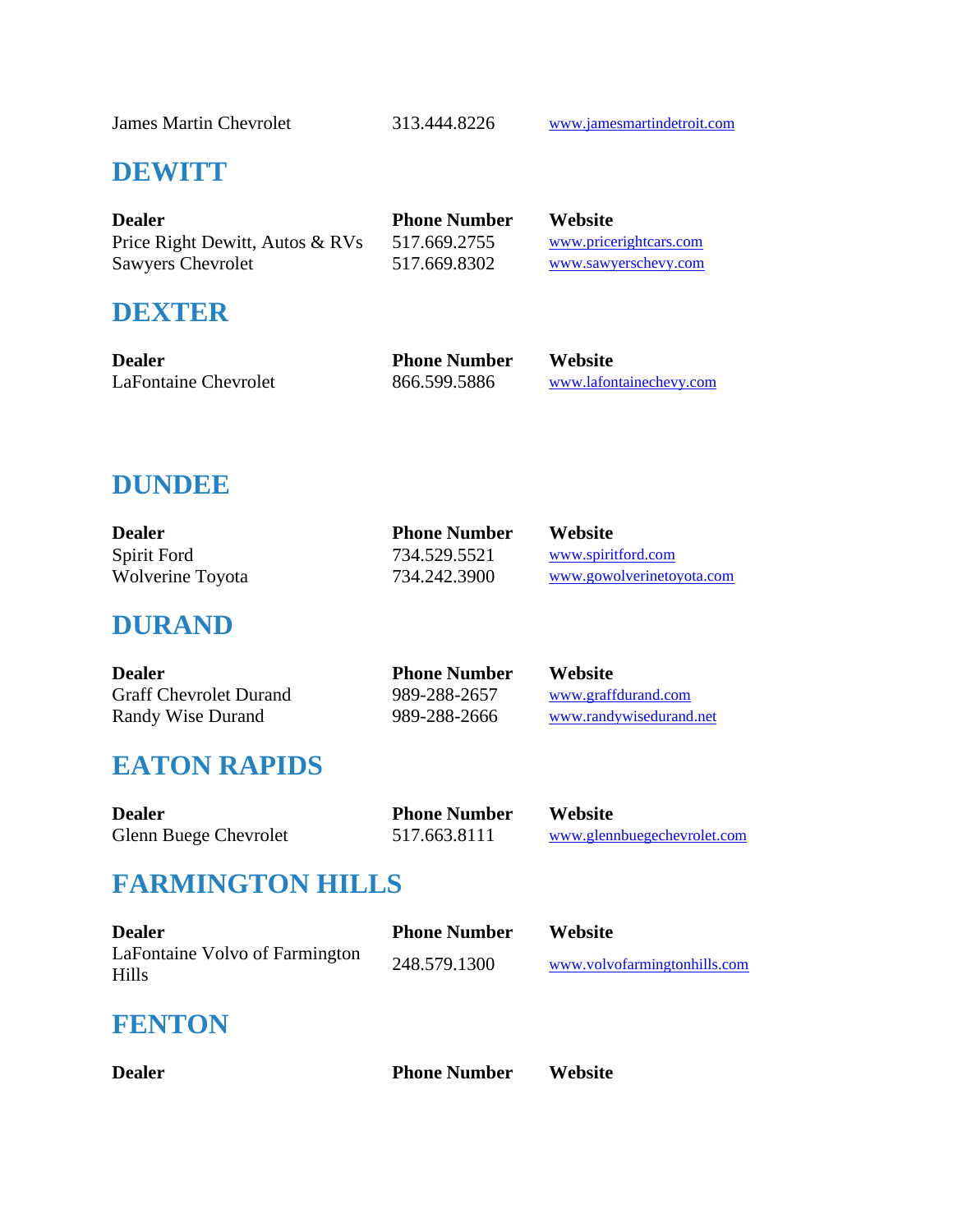| Lafontaine Chrysler Jeep Dodge | 810.714.3300 | www.thefamilydeal.com |
|--------------------------------|--------------|-----------------------|
| Ram of Fenton                  |              |                       |
| Lasco Ford                     | 810.629.2255 | www.lascoford.com     |
| Randy Wise Buick-GMC-Fenton    | 810.629.1551 | www.randywiseauto.com |
| Vic Canever Chevrolet          | 810.629.3350 | www.canever.com       |

## **FERNDALE**

| <b>Phone Number</b> | <b>Website</b>             |
|---------------------|----------------------------|
| 248.547.8800        | www.hodgessubaru.com       |
| 248.251.0901        | www.purehondami.com        |
| 248.399.1000        | www.suburbancollection.com |
|                     |                            |

## **FLAT ROCK**

| <b>Dealer</b>               | <b>Phone Number</b> | <b>Website</b>    |
|-----------------------------|---------------------|-------------------|
| <b>Crest Ford Flat Rock</b> | 734.782.2400        | www.crestford.com |

## **FLINT**

| <b>Dealer</b>                | <b>Phone Number</b> | Website               |
|------------------------------|---------------------|-----------------------|
| <b>Applegate Chevrolet</b>   | 810.471.4736        | www.applegatechev.com |
| Randy Wise Lincoln - Hyundai | 810.230.2500        | www.randywiseauto.com |
| Randy Wise Chevrolet         | 810.785.4011        | www.randywiseauto.com |
| <b>Shea Buick GMC</b>        | 810.230.0604        | www.sheabuickgmc.com  |
| Shea Chevrolet               | 810.230.4123        | www.sheachevrolet.com |
|                              |                     |                       |

### **FLUSHING**

| Dealer                      | <b>Phone Number</b> | Website                    |
|-----------------------------|---------------------|----------------------------|
| LaFontaine Ford of Flushing | 810.659.5687        | www.lafontaineford.com     |
| Randy Wise Auto Depot       | 810.875.9744        | www.randywiseautodepot.com |

## **FORT GRATIOT**

| Dealer                 | <b>Phone Number</b> | <b>Website</b>             |
|------------------------|---------------------|----------------------------|
| Moran Blue Water CJDR  | 810.385.4011        | www.moranbluewatercidr.com |
| Northgate Ford Lincoln | 810.984.5011        | www.northgateford.com      |
|                        |                     |                            |

## **FOWLERVILLE**

| <b>Dealer</b>                                  | <b>Phone Number</b> | <b>Website</b>          |
|------------------------------------------------|---------------------|-------------------------|
| Champion Chevrolet of Fowlerville 517.223.9142 |                     | www.championautoinc.com |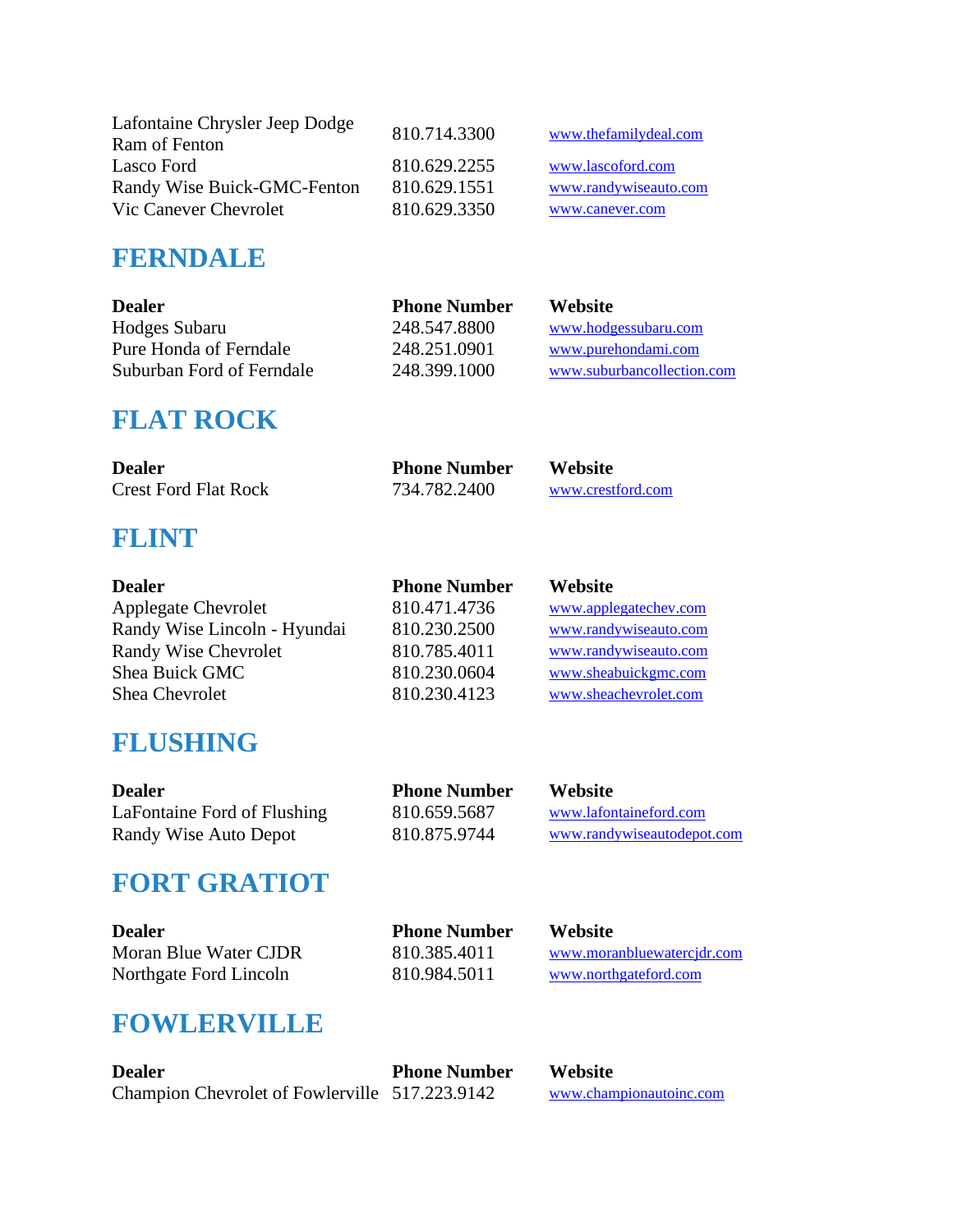| Dick Scott Motor Mall, Inc. | 517.223.3721 | www.dickscottchrysler.com |
|-----------------------------|--------------|---------------------------|
| Chrysler-Dodge-Jeep         |              |                           |
| Fowlerville Ford            | 517.223.7777 | www.fowlervilleford.com   |

### **FRANKENMUTH**

| <b>Dealer</b>                              | <b>Phone Number</b> | <b>Website</b>          |
|--------------------------------------------|---------------------|-------------------------|
| LaFontaine Ford of Frankenmuth             | 989.652.6157        | www.thefamilydeal.com   |
| Mike Young Buick GMC Truck                 | 977.987.0101        | www.mikeyoung.com       |
| Schaefer & Bierlein Chrysler Jeep<br>Dodge | 800.862.8893        | www.frankenmuthcars.net |

#### **FREELAND**

| <b>Dealer</b> | <b>Phone Number</b> | <b>Website</b>       |
|---------------|---------------------|----------------------|
| McDonald Ford | 989.695.5566        | www.mcdonaldford.com |

## **FREMONT**

| <b>Dealer</b>                            | <b>Phone Number</b>          | Website                                       |
|------------------------------------------|------------------------------|-----------------------------------------------|
| Deur Speet Motors Chrysler Dodge<br>Jeep | 231.924.3640                 | www.deurspeetmotors.net                       |
| Freedom Chevrolet<br>Fremont Ford, Inc.  | 231.924.0600<br>231.924.3200 | www.freedomchevymi.com<br>www.fremontford.net |

## **GALESBURG**

| <b>Dealer</b> | <b>Phone Number</b> | <b>Website</b>       |
|---------------|---------------------|----------------------|
| Dorrance Ford | 269.665.7015        | www.dorranceford.com |

## **GARDEN CITY**

| <b>Dealer</b>                                 | <b>Phone Number</b> | <b>Website</b>                                       |
|-----------------------------------------------|---------------------|------------------------------------------------------|
| Gordon Chevrolet                              | 734.427.6200        | www.gordonchevrolet.com                              |
| Suburban Chrysler Dodge Jeep Ram 734.256.7300 |                     | www.suburbanchryslerdodgejeepramofgarden<br>city.com |

# **GRAND BLANC**

| <b>Dealer</b>             | <b>Phone Number</b> | <b>Website</b>           |
|---------------------------|---------------------|--------------------------|
| <b>Grand Blanc Nissan</b> | 810.893.6510        | www.grandblancnissan.net |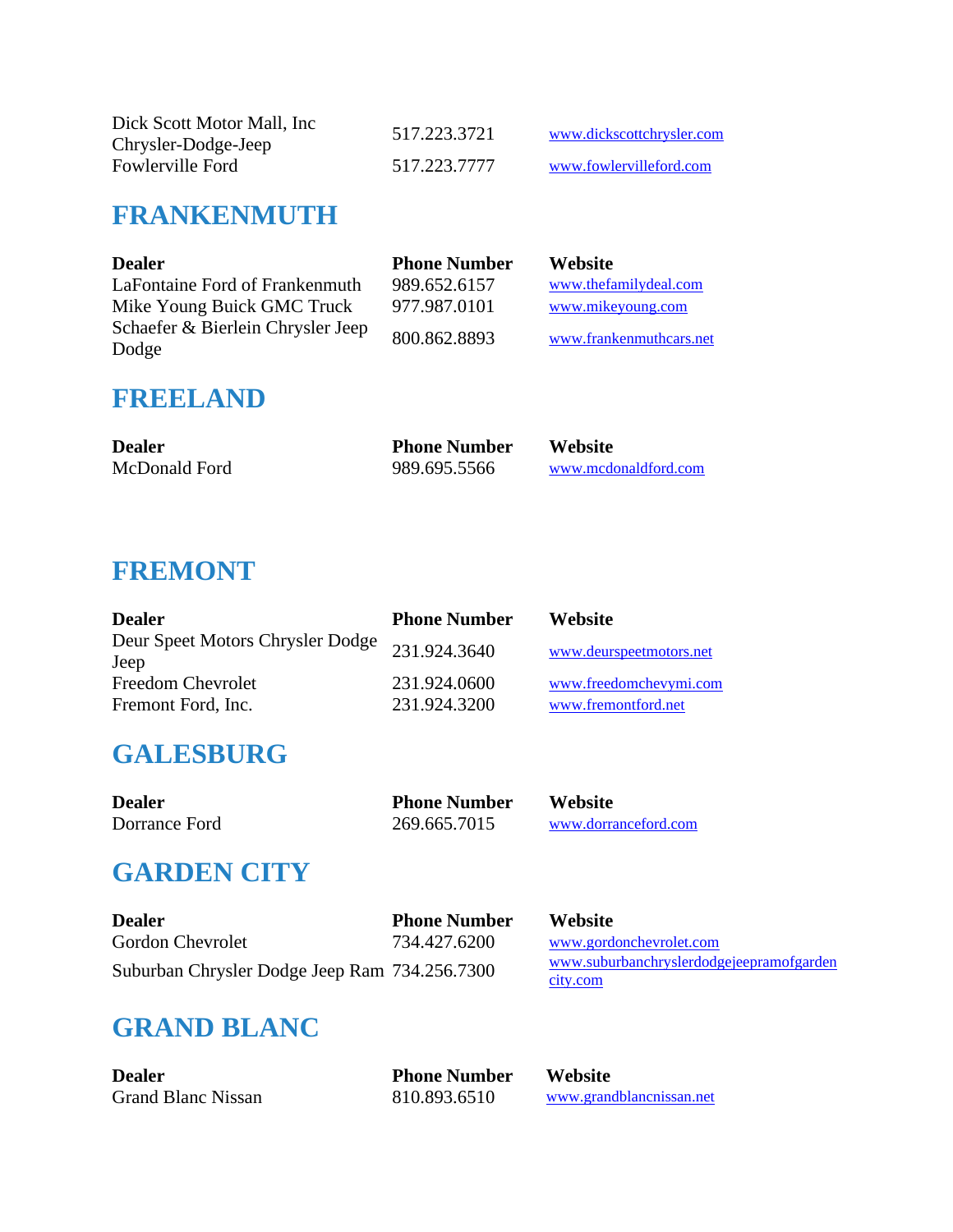| Lasco Ford of Grand Blanc   | 810.579.2030 | www.lascoford.com          |
|-----------------------------|--------------|----------------------------|
| <b>Randy Wise Motorcars</b> | 810.695.4400 | www.randywisemotorcars.com |

## **GRAND HAVEN**

| <b>Dealer</b>                              | <b>Phone Number Website</b> |                                                   |
|--------------------------------------------|-----------------------------|---------------------------------------------------|
| <b>Boulevard Used Cars</b>                 | 616.842.5890                | www.shopboulevardusedcars.com                     |
| Preferred Chevrolet Buick GMC 616.842.5750 |                             | www.preferredchevroletbuickgmc.com                |
| Preferred Ford of Grand Haven 616.842.0600 |                             | www.preferredford.com                             |
| Preferred Chrysler Dodge Jeep              | 616.842.2250                | www.preferredchryslerjeepdodgeramofgrandhaven.com |
| Ram of Grand Haven                         |                             |                                                   |

### **GRAND LEDGE**

| <b>Dealer</b>                                  | <b>Phone Number</b> | <b>Website</b>                |
|------------------------------------------------|---------------------|-------------------------------|
| Morrie's Grand Ledge Ford Lincoln 517.627.8100 |                     | www.morriesgrandledgeford.com |
| <b>Sundance Chevrolet</b>                      | 517.627.4051        | www.sundancechevyranch.com    |

### **GRAND RAPIDS**

| <b>Dealer</b>                           | <b>Phone Number</b> | Website                              |
|-----------------------------------------|---------------------|--------------------------------------|
| <b>Berger Chevrolet</b>                 | 616.949.5200        | www.bergerchevy.com                  |
| Betten Baker Chrysler Dodge Jeep<br>Ram | 616.837.3900        | www.bettenbaker.com                  |
| <b>Betten Baker Grand Rapids</b>        | 616.724.1139        | www.bettenbakergrandrapids.com       |
| <b>Betten Imports</b>                   | 616.301.2100        | www.bettenimports.com                |
| <b>Courtesy Dodge</b>                   | 616.452.2143        | www.courtesy.com                     |
| Fox Chrysler Dodge Jeep Ram             | 616.363.9031        | www.foxchryslerdodgejeepram.com      |
| Fox Honda                               | 877.202.8504        | www.foxhondausa.com                  |
| Kia of Grand Rapids North               | 616.323.1400        | www.kiaofgrandrapidsnorth.com        |
| Kool Chevrolet                          | 866.544.0318        | www.koolgm.com                       |
| Pfeiffer Lincoln                        | 616.583.0184        | www.pfeifferlincolnofgrandrapids.com |
| <b>Todd Wenzel Buick GMC</b>            | 616.975.3670        | www.toddwenzelbuickgmc.com           |
| Toyota/Scion of Grand Rapids            | 616.574.8100        | www.toyotaofgrandrapids.com          |

## **GRANDVILLE**

| <b>Dealer</b>                    | <b>Phone Number</b> | <b>Website</b>                 |
|----------------------------------|---------------------|--------------------------------|
| <b>Betten Baker Grand Rapids</b> | 616.259.0332        | www.bettenbakergrandrapids.com |
| Borgman Ford/Mazda               | 616.534.7651        | www.borgmanfordmazda.com       |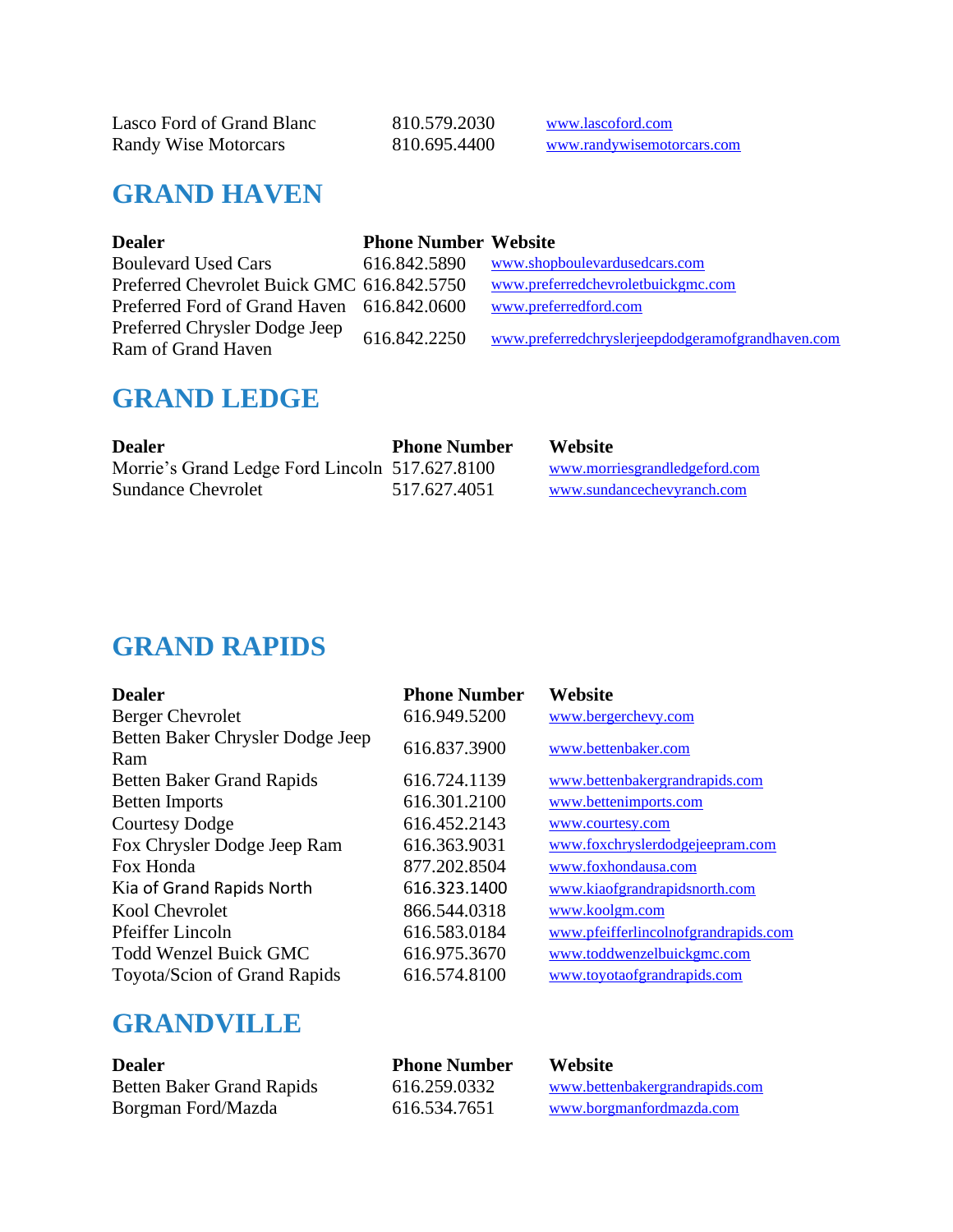Harold Ziegler Chrysler Dodge Jeep 616.588.4200 [www.grandvillechryslerjeepdodge.com](http://www.grandvillechryslerjeepdodge.com/)<br>616.667.4500 www.serrahondagrandville.com Zeigler Fiat of Grandville 616.588.4200 www.fiatusaofgrandville.com

616.667.4500 [www.serrahondagrandville.com](http://www.serrahondagrandville.com/)

#### **GRASS LAKE**

| <b>Dealer</b>               | <b>Phone Number</b> | <b>Website</b>         |
|-----------------------------|---------------------|------------------------|
| <b>Grass Lake Chevrolet</b> | 800.901.8166        | www.grasslakechevy.com |

### **GREENVILLE**

| <b>Dealer</b>                 | <b>Phone Number</b> | <b>Website</b>                   |
|-------------------------------|---------------------|----------------------------------|
| Ed Koehn Chrysler Jeep Dodge  | 616.754.4689        | www.edkoehnchryslerjeepdodge.com |
| Ed Koehn Ford-Lincoln-Mercury | 616.754.4689        | www.edkoehn.net                  |
| <b>Tinney Automotive</b>      | 616.754.3605        | www.tinneyhasit.com              |

#### **HIGHLAND**

| <b>Dealer</b>                   | <b>Phone Number</b> | <b>Website</b>                  |
|---------------------------------|---------------------|---------------------------------|
| Feldman Chevrolet of Highland   | 248.889.3232        | www.feldmanchevyofhighland.com  |
| LaFontaine Cadillac, Buick, GMC | 866.599.5883        | www.lafontainecadillac.com      |
| Szott M-59 Dodge                | 248.887.3222        | www.szottauto.com               |
| Tony Serra Highland Nissan      | 248.887.8900        | www.tonyserrahighlandnissan.com |

#### **HIGHLAND PARK**

| <b>Dealer</b>                             | <b>Phone Number</b> | <b>Website</b>        |
|-------------------------------------------|---------------------|-----------------------|
| Bill Snethkamp Chrysler Jeep<br>Dodge Ram | 313.868.3300        | www.billsnethkamp.net |

### **HILLSDALE**

| <b>Dealer</b>                                  | <b>Phone Number</b> | <b>Website</b>            |
|------------------------------------------------|---------------------|---------------------------|
| <b>Frank Beck Chevrolet</b>                    | 517.849.2886        | www.frankbeckchevy.com    |
| Hillsdale Buick GMC                            | 517.437.7334        | www.hillsdalebuickgmc.com |
| Hillsdale Chrysler Dodge Jeep Ram 517.437.3394 |                     | www.hillsdalecdir.com     |
| <b>Stillwell Ford Mercury</b>                  | 517.849.2121        | www.stillwellford.com     |

#### **HOLLAND**

| <b>Dealer</b>        | <b>Phone Number</b> | <b>Website</b>          |
|----------------------|---------------------|-------------------------|
| Barber Ford          | 616.396.2361        | www.barberford.net      |
| Crown Buick Cadillac | 616.396.5268        | www.crowncadillacmi.com |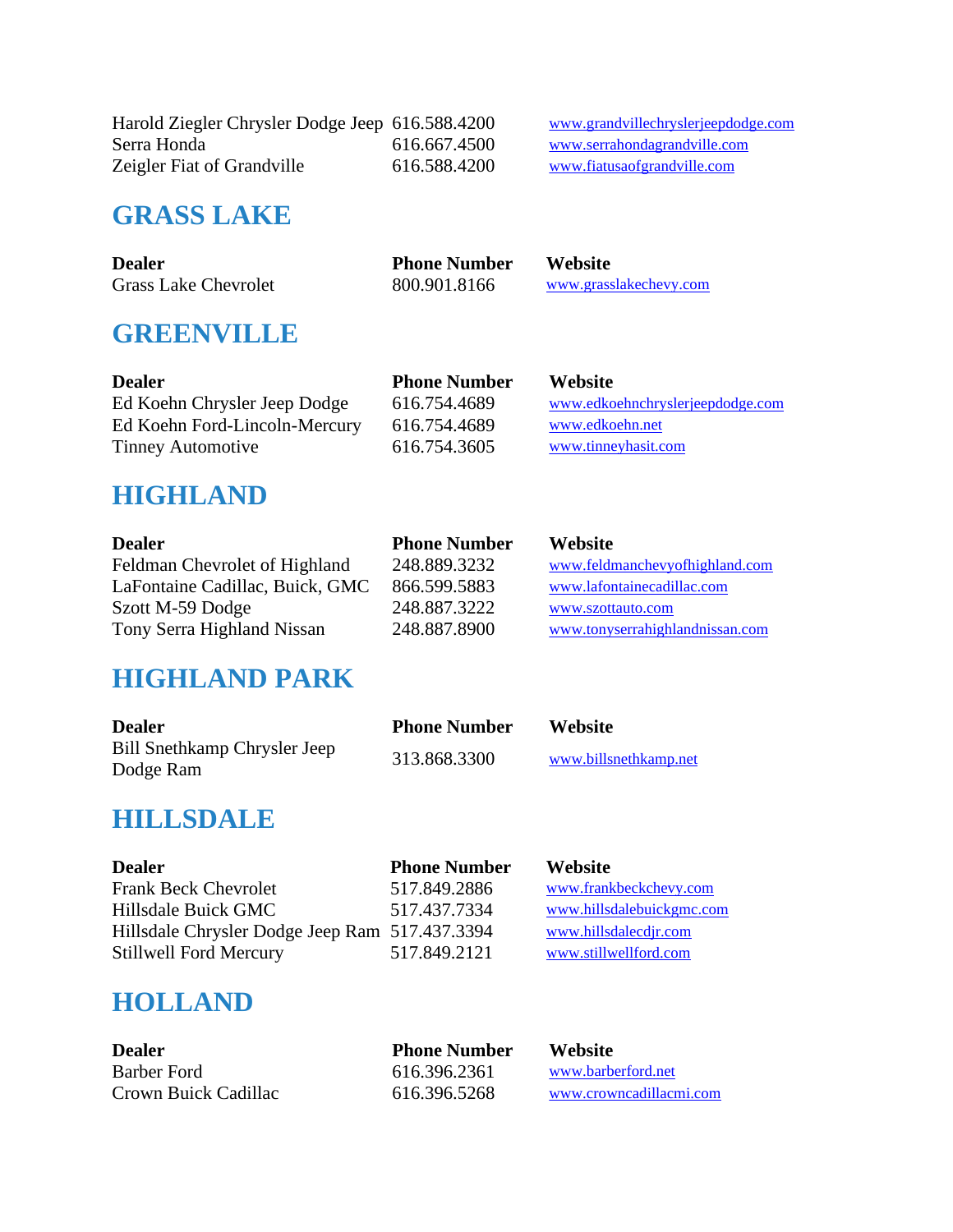| Crown Central                    | 616.795.4840 | www.crowncdjr.com            |
|----------------------------------|--------------|------------------------------|
| Crown Toyota                     | 616.393.0400 | www.crownmotorstoyota.com    |
| Elhart Dodge, Nissan             | 616.396.0441 | www.elhart.com               |
| Elhart Pontiac, Jeep, GMC        | 616.392.8516 | www.elhart.com               |
| Elhart Kia                       | 616.396.0232 | www.elhartkia.com            |
| Macatawa Auto                    | 616.355.6100 | www.macatawaauto.com         |
| <b>Mall of Crown Motors</b>      | 616.312.2068 | www.themallofcrownmotors.com |
| <b>Robert Denooyer Chevrolet</b> | 616.396.2333 | www.denooyerchevy.com        |
| VanDam Auto Sales                | 616.392.5008 | www.vandamautoinc.com        |
| <b>Verhage Motors</b>            | 616.396.3589 | www.verhageautosales.com     |

## **HOLLY**

| <b>Dealer</b>     | <b>Phone Number</b> | <b>Website</b>    |
|-------------------|---------------------|-------------------|
| <b>Szott Ford</b> | 888.375.2349        | www.szottauto.com |

# **HOWELL**

| <b>Dealer</b>                   | <b>Phone Number</b> | Website                         |
|---------------------------------|---------------------|---------------------------------|
| <b>Champion Chevrolet</b>       | 517.545.3316        | www.championchevrolethowell.com |
| <b>Bob Maxey Ford of Howell</b> | 517.545.5700        | www.bobmaxevfordhowell.com      |

## **HUDSONVILLE**

| <b>Dealer</b>                         | <b>Phone Number</b> | Website                                |
|---------------------------------------|---------------------|----------------------------------------|
| Betten Baker Buick GMC<br>Hudsonville | 616.379.4440        | www.bettenbakerbuickgmchudsonville.com |
| <b>Todd Wenzel Automotive</b>         | 616.669.6683        | www.toddwenzelchevy.com                |

## **IONIA**

| <b>Dealer</b>                  | <b>Phone Number</b> | <b>Website</b>       |
|--------------------------------|---------------------|----------------------|
| Young Chevrolet Buick of Ionia | 616.527.4800        | www.youngioniagm.com |

## **ITHACA**

| <b>Dealer</b>       | <b>Phone Number</b> | <b>Website</b>            |
|---------------------|---------------------|---------------------------|
| Betten Baker Ithaca | 989.875.4181        | www.bettenbakerithaca.com |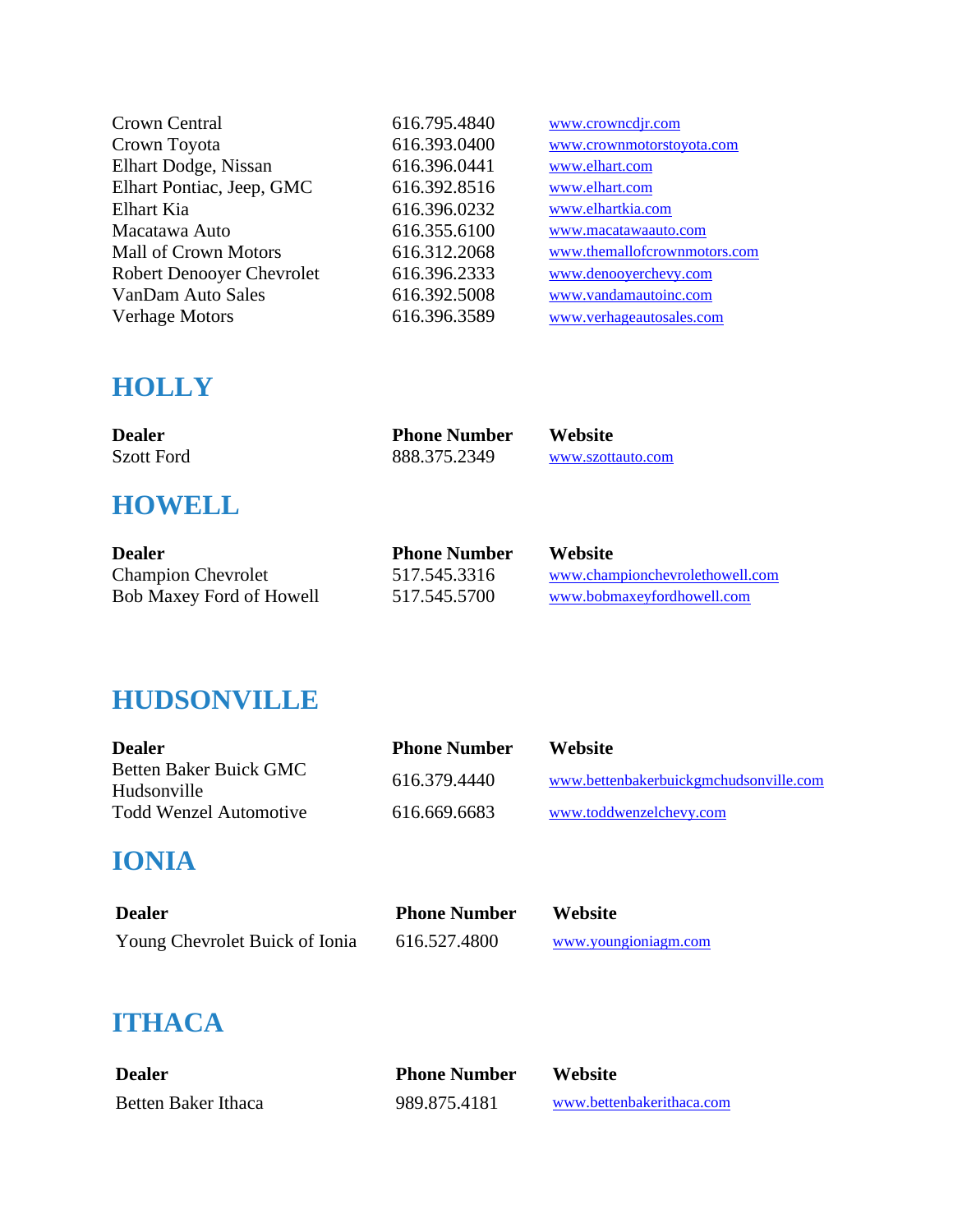# **JACKSON**

| <b>Dealer</b>                         | <b>Phone Number</b> | Website               |
|---------------------------------------|---------------------|-----------------------|
| Art Moehn Chevrolet-Honda             | 517.787.7700        | www.artmoehn.com      |
| Extreme Dodge/Hyundai                 | 517.796.9551        | www.extremedodge.com  |
| Jackson Nissan                        | 517.788.8300        | www.jacksonnissan.com |
| Jim Winter Buick GMC Cadillac<br>Inc. | 517.879.4915        | www.jimwinterauto.com |
| Kia of Jackson                        | 517.764.4500        | www.kiaofjackson.com  |
| Seymour Ford                          | 517.787.9500        | www.seymourford.net   |

### **JENISON**

| <b>Dealer</b>       | <b>Phone Number</b> | <b>Website</b>         |
|---------------------|---------------------|------------------------|
| <b>Unity Motors</b> | 616.667.1222        | www.unitymotorsllc.com |

# **KALAMAZOO**

| <b>Dealer</b>                  | <b>Phone Number</b> | Website                       |
|--------------------------------|---------------------|-------------------------------|
| Auto Maxx of Gull Road         | 269.222.0088        | www.automaxxcenters.com       |
| Cole Nissan                    | 269.342.8150        | www.cole-nissan.com           |
| D & R Sports Center            | 269.372.2277        | www.dandrsports.com           |
| Don Seelye Ford                | 269.375.3820        | www.seelyefordkalamazoo.com   |
| Motor Cars of Kalamazoo        | 269.459.6200        | www.motorcarsonline.com       |
| Seelye Wright Imports          | 269.375.3820        | www.seelyekiakalamazoo.com    |
| Zeigler Lincoln BMW Mitsubishi | 269.375.4500        | www.zeiglerlincoln.com        |
| Zeigler Honda Kalamazoo        | 269.375.4500        | www.zeiglerhondakalamazoo.com |
| Zeigler Chrysler Dodge Ram     | 269.375.4500        | www.hzkalamazoocdr.com        |

# **LAKE CITY**

| <b>Dealer</b>                  | <b>Phone Number</b> | <b>Website</b>         |
|--------------------------------|---------------------|------------------------|
| <b>Classic Chevrolet North</b> | 231.839.7231        | www.classicchevymi.com |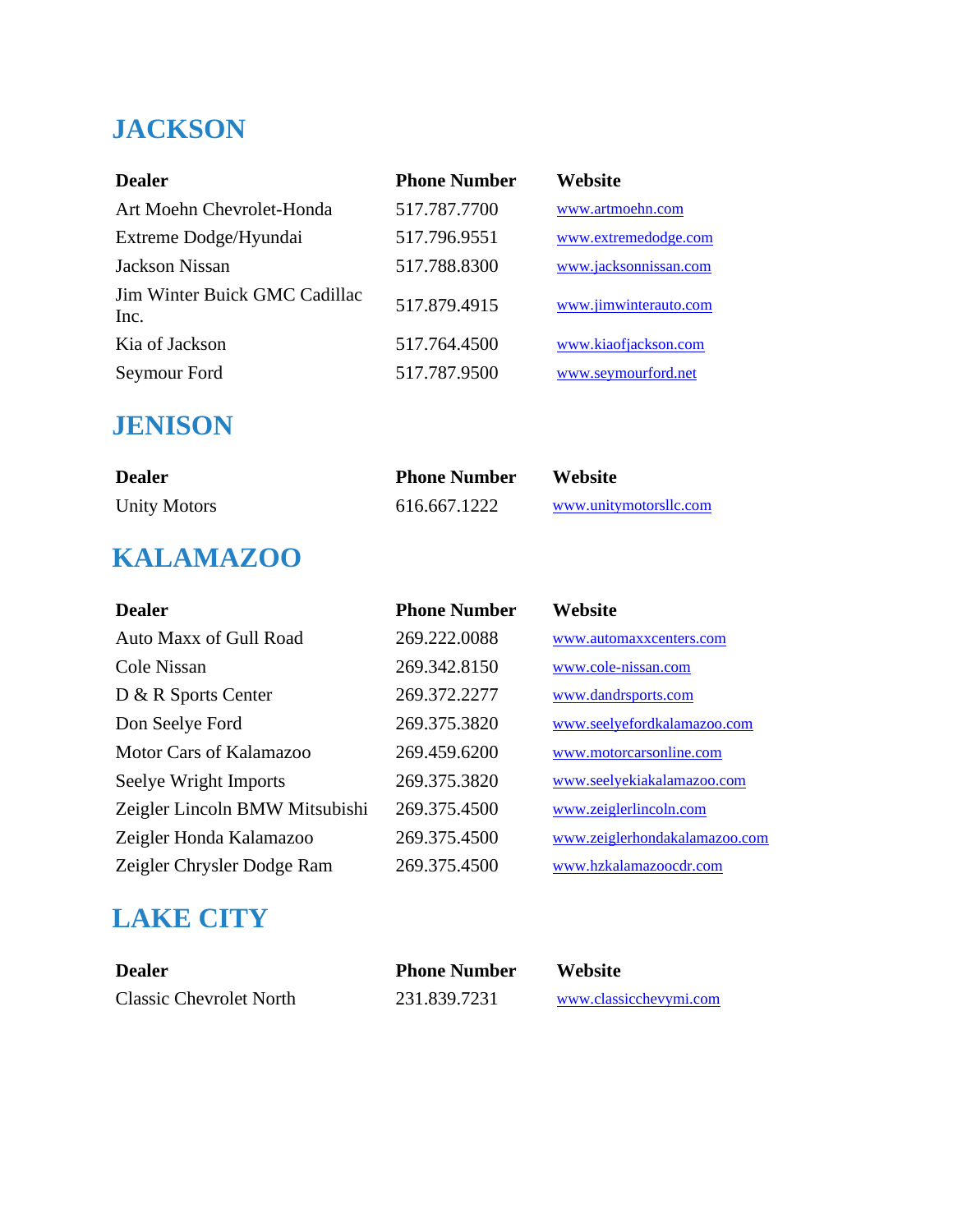# **LANSING**

| <b>Dealer</b>                                    | <b>Phone Number</b> | Website                           |
|--------------------------------------------------|---------------------|-----------------------------------|
| Champion Chrysler Jeep, Inc.                     | 517.703.2300        | www.championrocks.com             |
| Crippen Auto Mall GMC Truck-<br>Mazda-Volvo      | 517.627.8411        | www.crippencars.com               |
| Feldman Chevrolet of Lansing                     | 517.374.0900        | www.budkoutschevy.com             |
| Glenn Buege Buick Pontiac GMC                    | 517.393.7880        | www.glennbuege.com                |
| <b>Graff Nissan of Okemos</b>                    | 517.679.8900        | www.graffnissanofokemos.com       |
| LaFontaine Buick GMC of Lansing                  | 517.325.9180        | www.lafontainebuickgmclansing.com |
| LaFontaine Chrysler Dodge Jeep<br>Ram of Lansing | 517.394.1200        | www.lafontainecdjrlansing.com     |
| LaFontaine Ford of Lansing                       | 517.394.7000        | www.lafontainefordoflansing.com   |
| Lexus of Lansing (Spartan<br>Motormall)          | 517.394.8000        | www.lexusoflansing.net            |
| Motor Cars of Lansing                            | 517.882.8030        | www.motorcarsonline.com           |
| Payless Motors                                   | 517.272.9227        | www.paylessmotors.net             |
| Shaheen Cadillac                                 | 517.393.5600        | www.shaheencadillac.com           |
| <b>Shaheen Chevrolet</b>                         | 517.394.0330        | www.shaheenlansing.com            |
| Spartan Toyota                                   | 517.394.6000        | www.spartantoyota.com             |
| Williams Auto World/Audi-Subaru-<br><b>VW</b>    | 517.484.1341        | www.williamsautoworld.com         |
| Young Automotive Kia of Lansing                  | 517.393.5700        | www.kiaoflansing.com              |

# **LIVONIA**

| <b>Dealer</b>                | <b>Phone Number</b> | <b>Website</b>                      |
|------------------------------|---------------------|-------------------------------------|
| Feldman Chevrolet of Livonia | 734.425.6500        | www.feldmanautomotive.com           |
| LaFontaine Mazda of Livonia  | 833.902.3234        | www.lafontainemazdalivonia.com      |
| LaFontaine VW of Livonia     | 833.902.3249        | www.lafontainevolkswagenlivonia.com |

# **LOWELL**

| Dealer              | <b>Phone Number</b> | Website                |
|---------------------|---------------------|------------------------|
| Betten Baker Lowell | 616.897.9227        | www.bettenbakergmc.com |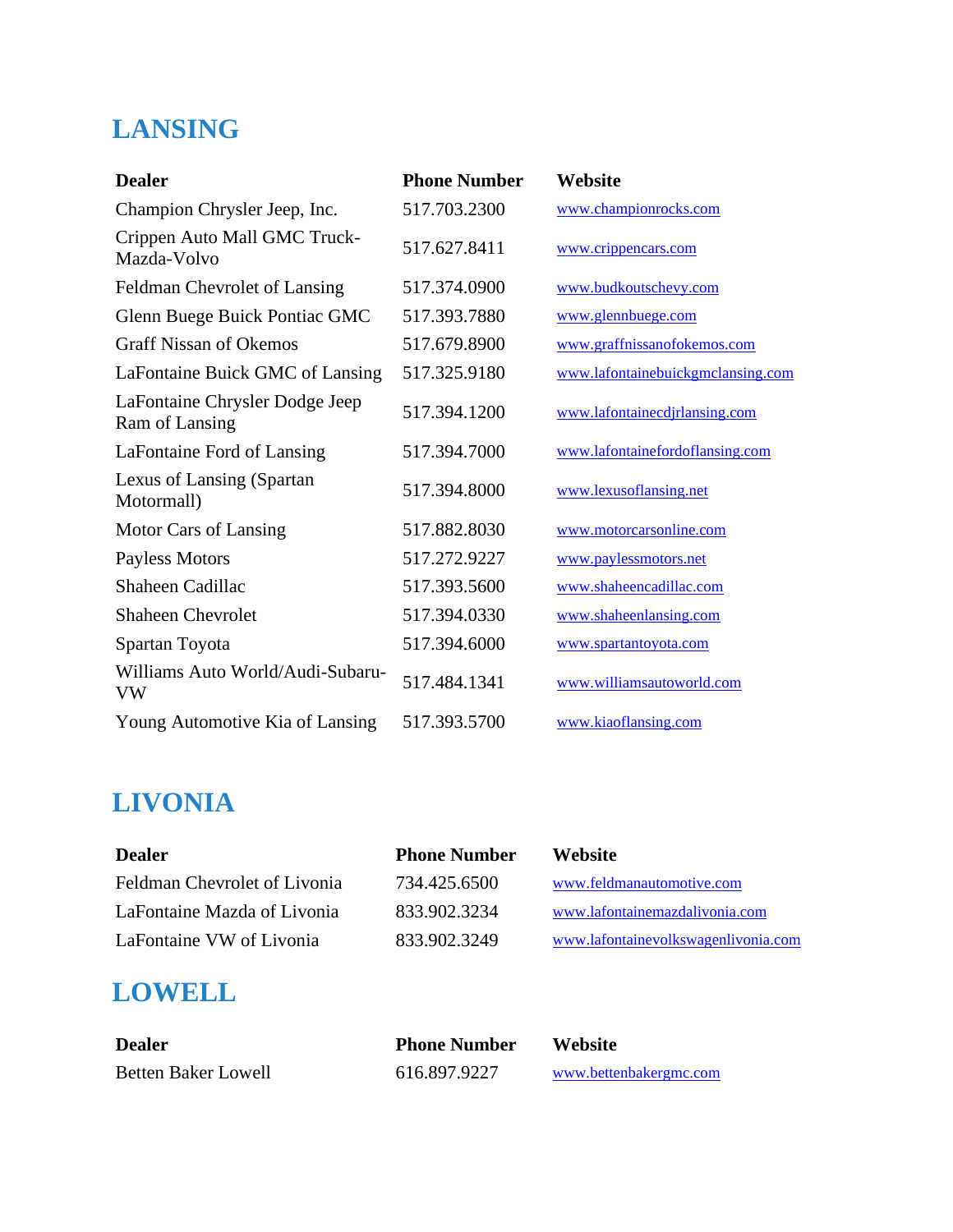| Betten Baker Chrysler Dodge Jeep<br>Ram | 616.897.9281 | www.bettenbakercdir.com |
|-----------------------------------------|--------------|-------------------------|
| Harold Zeigler Ford, Inc.               | 616.897.8431 | www.hzlowell.com        |

### **MACOMB**

| <b>Dealer</b>               | <b>Phone Number</b> | Website                         |
|-----------------------------|---------------------|---------------------------------|
| Jaguar Land Rover of Macomb | 586.226.8866        | www.jaguarlandroverlakeside.com |

## **MADISON HEIGHTS**

| <b>Dealer</b> | <b>Phone Number</b> | <b>Website</b>  |
|---------------|---------------------|-----------------|
| Golling Kia   | 231.951.1900        | www.golling.com |

## **MARSHALL**

| <b>Dealer</b>            | <b>Phone Number</b> | <b>Website</b>         |
|--------------------------|---------------------|------------------------|
| Cole Chrysler Jeep Dodge | 269.781.9191        | www.coleautomotive.com |

### **MATTAWAN**

| <b>Dealer</b>                | <b>Phone Number</b> | Website                     |
|------------------------------|---------------------|-----------------------------|
| <b>West Point Auto Sales</b> | 269.668.4822        | www.westpointautoonline.com |

## **MASON**

| <b>Dealer</b>                       | <b>Phone Number</b> | <b>Website</b>         |
|-------------------------------------|---------------------|------------------------|
| <b>Adado Auto Sales and Service</b> | 517.676.9311        | www.adadoautosales.com |

### **MIDDLEVILLE**

| <b>Dealer</b>      | <b>Phone Number</b> | Website             |
|--------------------|---------------------|---------------------|
| Harkema Automotive | 269.205.2613        | www.harkenaauto.com |

### **MIDLAND**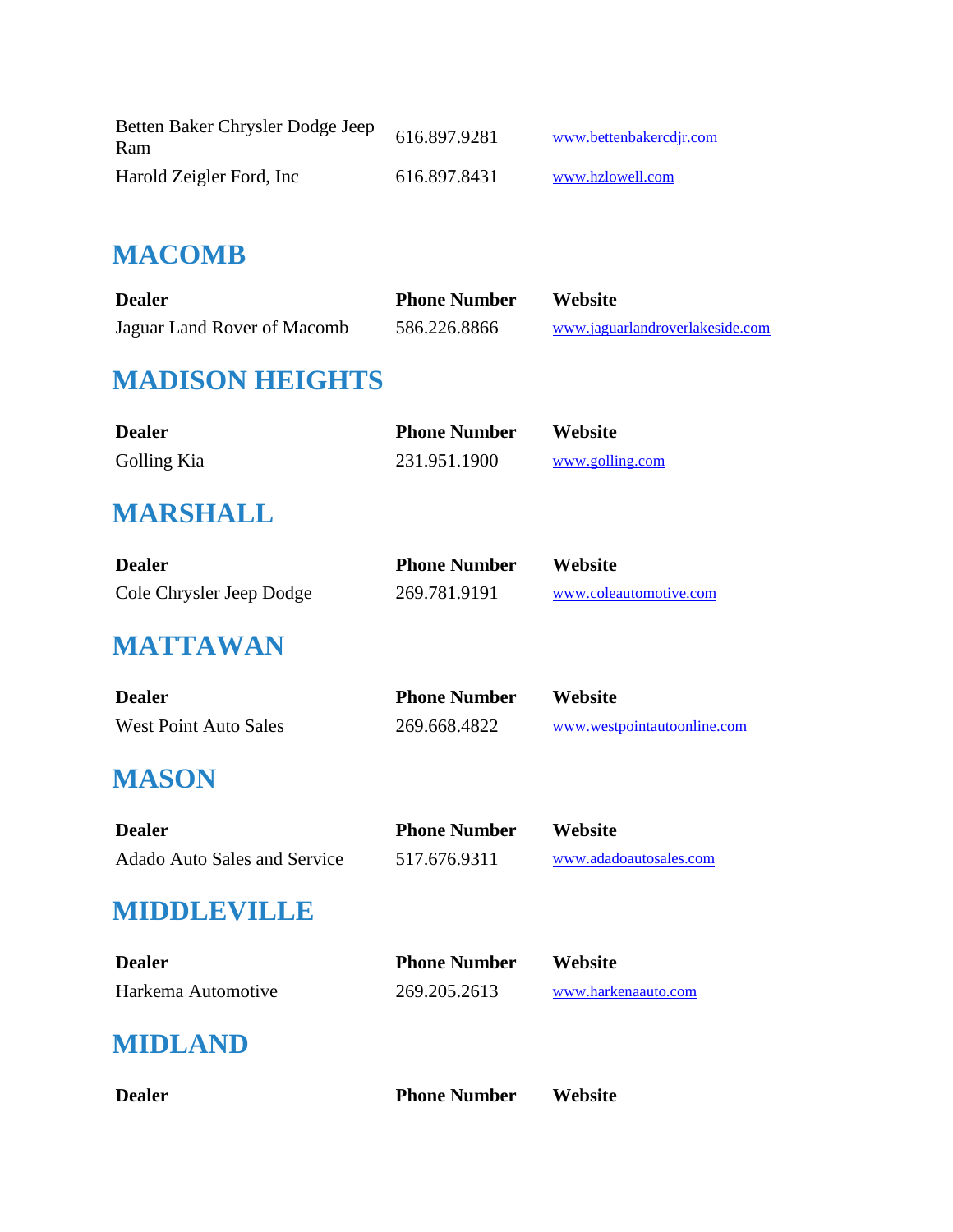| Betten Baker Buick Midland | 989-631.1444 | www.bettenbakermidland.com |
|----------------------------|--------------|----------------------------|
| Feeny Chrysler Dodge Jeep  | 989.631.8900 | www.feeny.com              |
| <b>Garber Chevrolet</b>    | 989.839.9944 | www.garberchevrolet.com    |

### **MILLINGTON**

| <b>Dealer</b>          | <b>Phone Number</b> | Website              |
|------------------------|---------------------|----------------------|
| McDonald Chevrolet Inc | 989.871.4531        | www.mcdonaldauto.com |

## **MILAN**

| <b>Dealer</b>           | <b>Phone Number</b> | <b>Website</b>                |
|-------------------------|---------------------|-------------------------------|
| Victory Chevrolet Buick | 734.439.3500        | www.victorychevroletbuick.com |

### **MONTAGUE**

| <b>Dealer</b>                 | <b>Phone Number</b> | <b>Website</b>                |
|-------------------------------|---------------------|-------------------------------|
| Lakeshore Chrysler Jeep Dodge | 231.893.1945        | www.lakeshorechryslerjeep.com |

### **MONROE**

| <b>Dealer</b>            | <b>Phone Number</b> | Website                  |
|--------------------------|---------------------|--------------------------|
| Allen Chevrolet Cadillac | 734.242.4200        | www.allenchevy.com       |
| Friendly Ford-Lincoln    | 734.243.6000        | www.yourfriendlyford.com |
| Gerweck Nissan           | 734.457.5700        | www.gerwecknissan.com    |
| Victory Honda Monroe     | 734.242.2300        | www.victorymonroe.com    |

## **MOUNT PLEASANT**

| <b>Dealer</b>                   | <b>Phone Number</b> | <b>Website</b>                 |
|---------------------------------|---------------------|--------------------------------|
| <b>Graff Buick GMC Cadillac</b> | 989.773.3917        | www.hankgraffbgc.com           |
| <b>Graff Chevrolet</b>          | 989.773.3937        | www.hankgraffcars.com          |
| Krapohl Ford                    | 989.772.2991        | www.krapohlford.com            |
| My Chrysler Dodge Jeep Ram      | 989.773.6343        | www.mychryslerdodgejeepram.com |

## **MUSKEGON**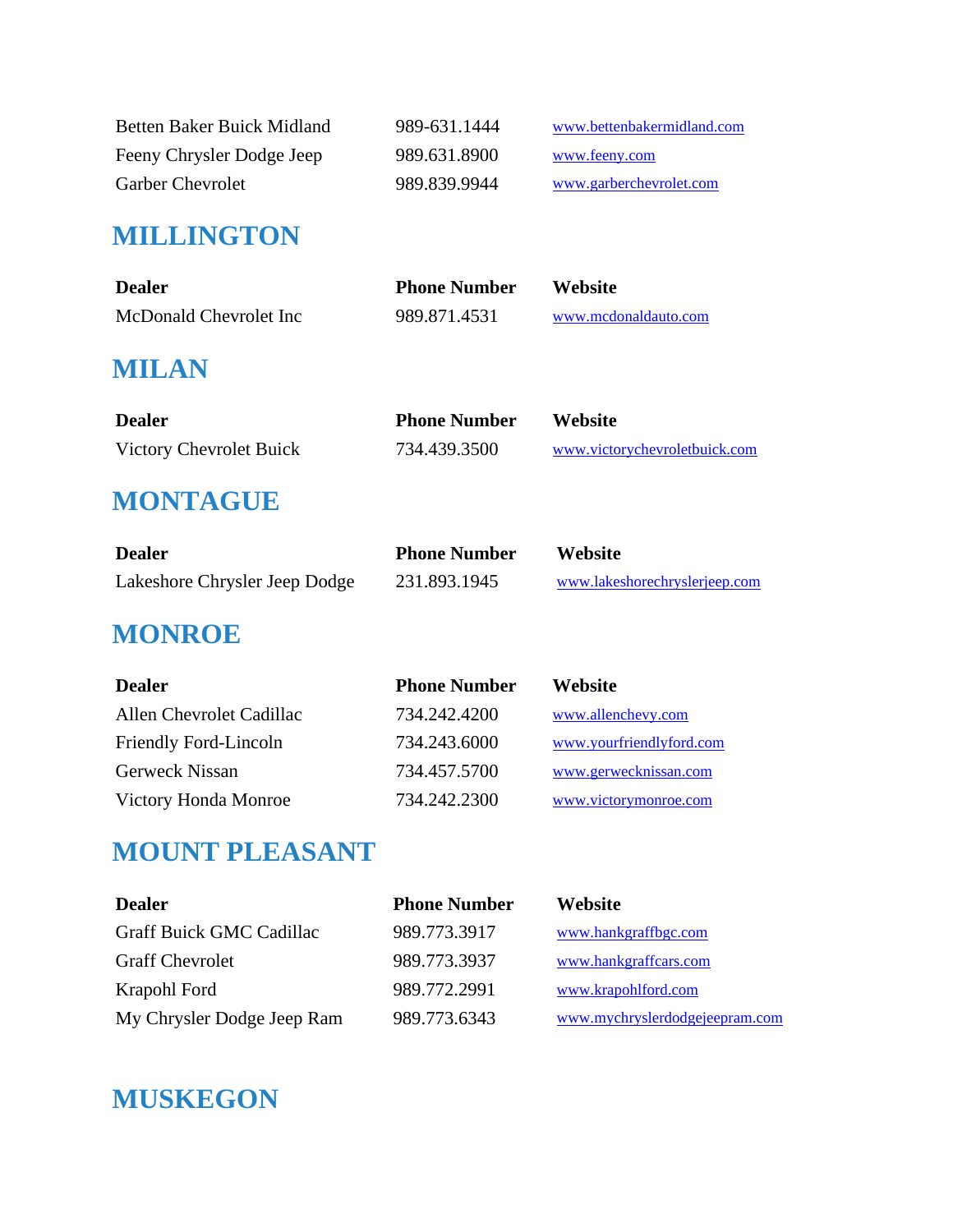| <b>Dealer</b>                                | <b>Phone Number</b> | Website                            |
|----------------------------------------------|---------------------|------------------------------------|
| <b>Betten Chevrolet Cadillac</b>             | 800.323.6164        | www.bettenbakermuskegon.com        |
| Betten Honda-Pontiac-GMC                     | 231.755.3757        | www.bettenbakerhonda.com           |
| <b>Great Lakes Ford</b>                      | 231.777.2750        | www.greatlakesfordofmuskegon.net   |
| My Auto Import Center                        | 800.300.2925        | www.myimport.com                   |
| My Certified Used Cars                       | 231.760.5960        | www.mycertifiedusedcars.com        |
| Preferred Chrysler Dodge Jeep of<br>Muskegon | 231.733.4401        | www.preferredchryslerdodgejeep.com |

## **NEW HUDSON**

| <b>Dealer</b>                                | <b>Phone Number</b> | Website                         |
|----------------------------------------------|---------------------|---------------------------------|
| Hines Park Ford                              | 248.437.6700        | www.HinesPark.com               |
| Feldman Chevrolet of New Hudson 248.486.1900 |                     | www.feldmanchevyofnewhudson.com |
| Feldman Hyundai of New Hudson                | 248.486.1901        | www.feldmanhyundai.com          |
| Szott I-96 Chrysler Dodge Jeep<br>Ram        | 248.264.2800        | www.szotti96cdjr.com            |

## **NOVI**

| <b>Dealer</b>           | <b>Phone Number</b> | <b>Website</b>           |
|-------------------------|---------------------|--------------------------|
| Marty Feldman Chevrolet | 248.348.7000        | www.feldmanchevynovi.com |
| Marty Feldman Kia       | 248.478.3800        | www.feldmankia.com       |
| Varsity Lincoln         | 800.837.1099        | www.varsitylincoln.com   |

## **OAK PARK**

| <b>Dealer</b>                 | <b>Phone Number</b> | Website                            |
|-------------------------------|---------------------|------------------------------------|
| Northland Chrysler Jeep Dodge | 248.398.8200        | www.northlandchryslerjeepdodge.com |
|                               |                     |                                    |

## **OKEMOS**

| <b>Dealer</b>                 | <b>Phone Number</b> | <b>Website</b>              |
|-------------------------------|---------------------|-----------------------------|
| Capital Honda                 | 517.337.8383        | www.capital-honda.com       |
| <b>Graff Chevrolet Okemos</b> | 517.349.8300        | www.graffokemos.com         |
| <b>Graff Nissan of Okemos</b> | 517.679.8900        | www.graffnissanofokemos.com |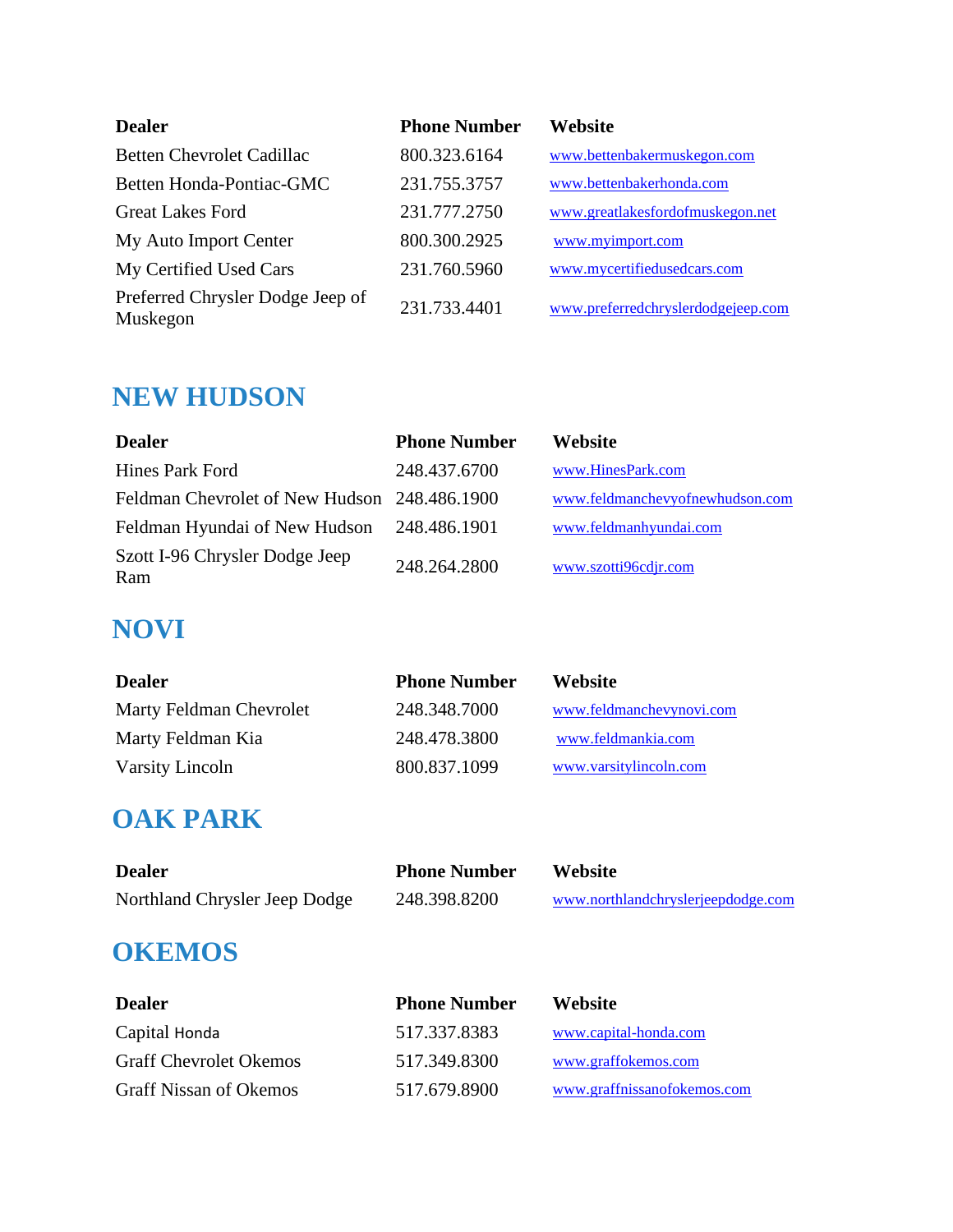| Morrie's Okemos Ford | 517.347.1830 | www.morriesokemosford.com  |
|----------------------|--------------|----------------------------|
| Serra Auto Campus    | 517.853.2600 | www.serraautocampus.com    |
| Williams Volkswagen  | 517.484.1341 | www.williamsyolkswagen.com |

## **ORTONVILLE**

| <b>Dealer</b>   | <b>Phone Number Website</b> |                       |
|-----------------|-----------------------------|-----------------------|
| Randy Wise Ford | 248.627.3730                | www.randywiseauto.com |

# **OWOSSO**

| <b>Dealer</b>                           | <b>Phone Number</b> | Website                |
|-----------------------------------------|---------------------|------------------------|
| Signature Ford-Lincoln-Mercury-<br>Jeep | 989.725.2888        | www.sigautogroup.com   |
| Young Buick GMC                         | 989.723.7726        | www.youngowosso.com    |
| Young Cadillac-Chevrolet                | 989.725.2184        | www.youngautosales.com |

### **PAW PAW**

| Dealer                  | <b>Phone Number</b> | <b>Website</b>       |
|-------------------------|---------------------|----------------------|
| Seelye CDJR of Paw Paw  | 269.657.3124        | www.seelyepawpaw.com |
| <b>Tapper Chevrolet</b> | 269.657.2000        | www.tapperchevy.com  |
| Tapper Ford             | 269.657.3134        | www.tapperford.com   |

### **PERRY**

| <b>Dealer</b>  | <b>Phone Number</b> | <b>Website</b>       |
|----------------|---------------------|----------------------|
| Signature Ford | 517.625.5600        | www.sigautogroup.com |

# **PINCKNEY**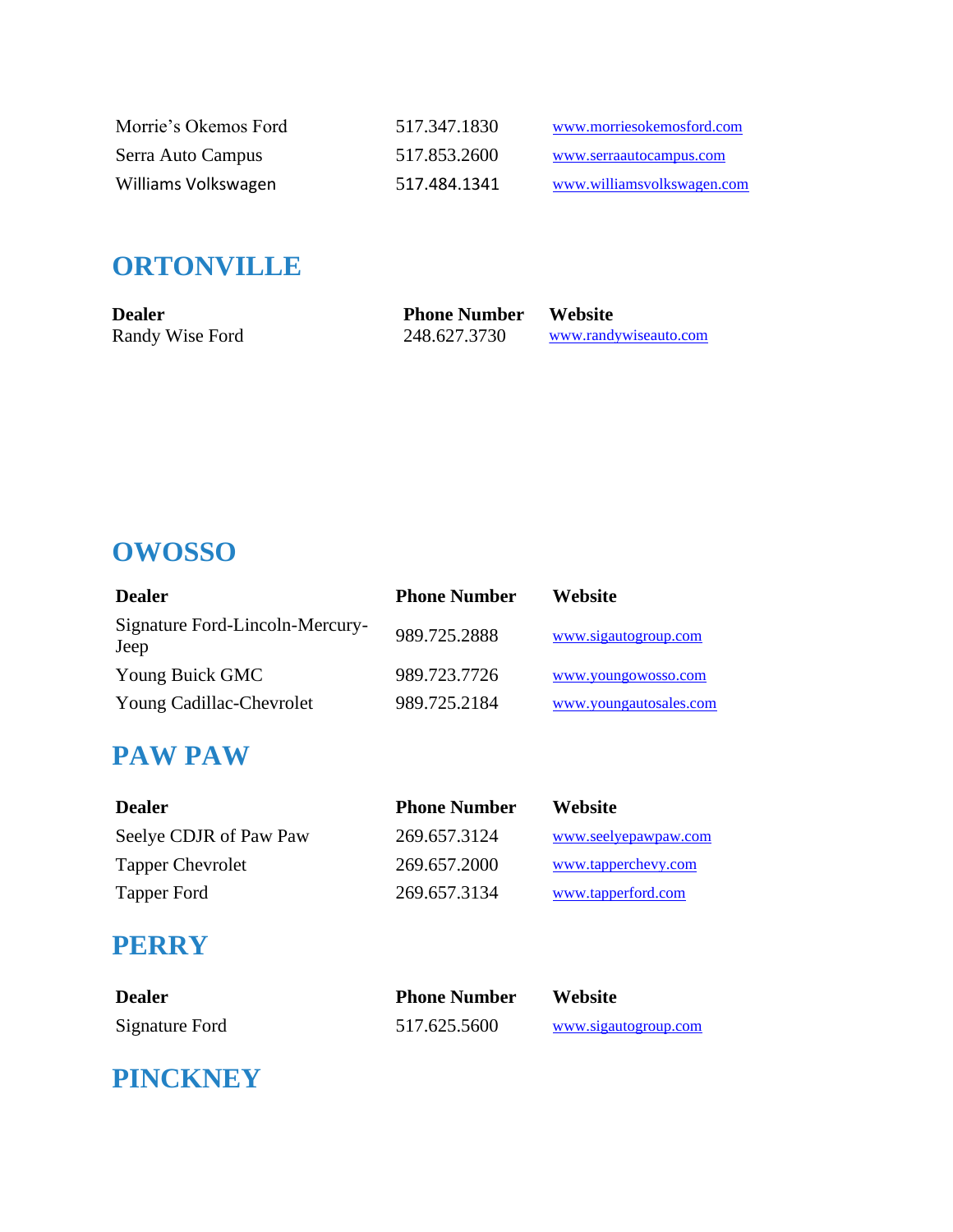| <b>Dealer</b>                | <b>Phone Number</b> | <b>Website</b>           |
|------------------------------|---------------------|--------------------------|
| Pinckney Chrysler Dodge Jeep | 734.878.3154        | www.pinckneychrysler.com |

## **PLAINWELL**

| <b>Dealer</b>                               | <b>Phone Number</b> | Website             |
|---------------------------------------------|---------------------|---------------------|
| Harold Zeigler Chrysler Dodge Jeep Ext. 208 | 269.685.5800        | www.hzplainwell.com |
| Harold Zeigler Ford                         | 269.685.5801        | www.hzford.com      |

# **PLYMOUTH**

| <b>Dealer</b>                                     | <b>Phone Number</b> | Website                              |
|---------------------------------------------------|---------------------|--------------------------------------|
| <b>Blackwell Ford</b>                             | 734.453.1100        | www.blackwellford.com                |
| <b>Bob Jeannotte Buick GMC</b>                    | 734.453.2500        | www.jeannotte.com                    |
| Dick Scott Chrysler Jeep Dodge<br>Ram in Plymouth | 734.451.2110        | www.dickscott.com                    |
| Fox Hills Chrysler Jeep                           | 734.892.2220        | www.foxhillschryslerjeepplymouth.com |
| Lou LaRiche Chevrolet                             | 734.453.4600        | www.louchevy.com                     |
| Victory Honda of Plymouth                         | 734.453.3600        | www.victoryplymouth.com              |

# **PORTAGE**

| <b>Dealer</b>      | <b>Phone Number</b> | <b>Website</b>  |
|--------------------|---------------------|-----------------|
| Cole Century, Inc. | 269.323.3200        | www.colebgc.com |

# **PORT HURON**

| <b>Dealer</b>          | <b>Phone Number</b> | <b>Website</b>        |
|------------------------|---------------------|-----------------------|
| Cawood Honda           | 810.987.3030        | www.cawoodauto.com    |
| Northgate Ford Lincoln | 810.984.5011        | www.northgateford.com |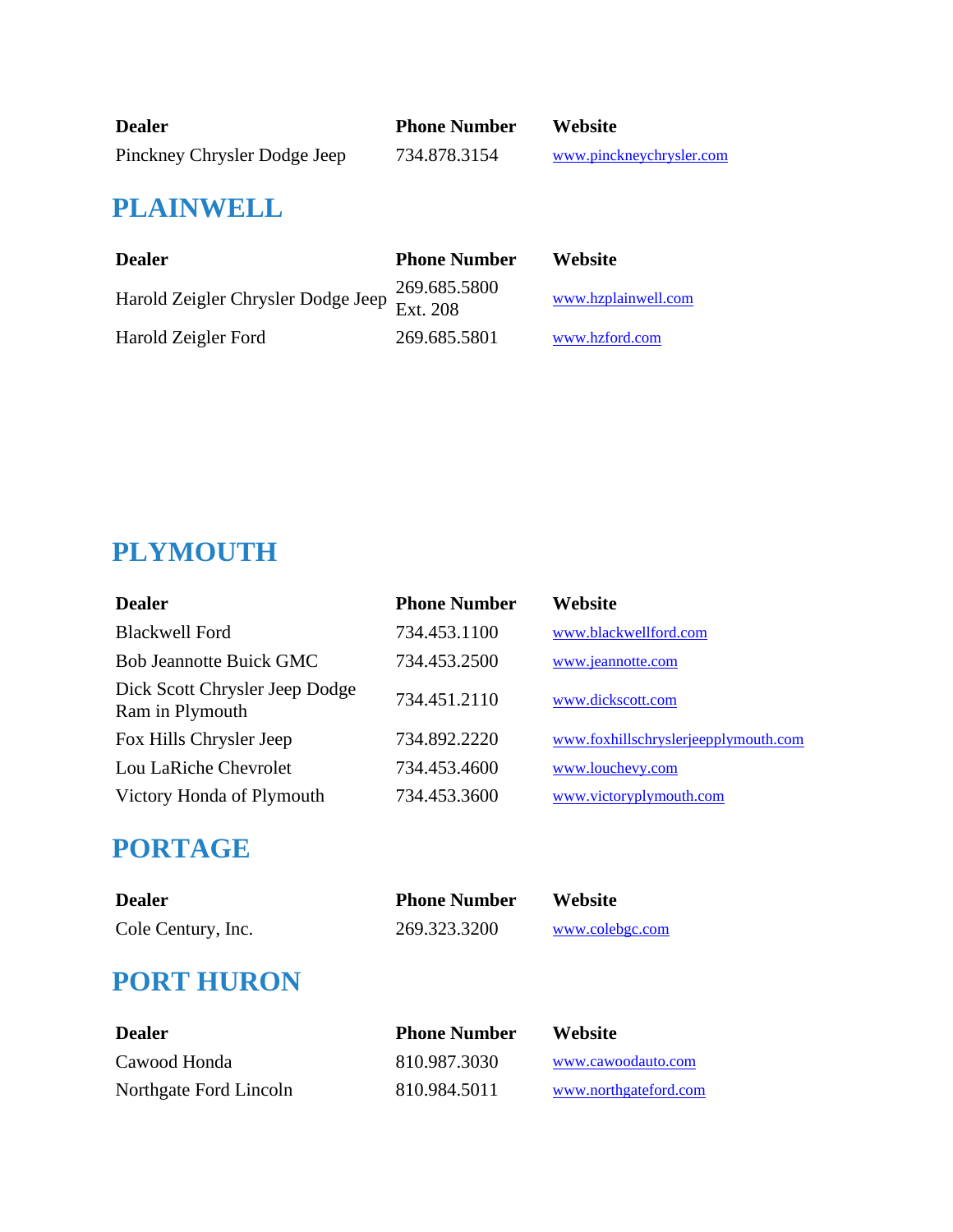## **REESE**

| <b>Dealer</b>                      | <b>Phone Number</b> | <b>Website</b> |
|------------------------------------|---------------------|----------------|
| <b>Burt Watson Chevrolet Buick</b> | 989.244.1098        | burtwatson.com |

## **RICHMOND**

| <b>Dealer</b>                                 | <b>Phone Number</b> | Website           |
|-----------------------------------------------|---------------------|-------------------|
| Dick Huvaere Chrysler Dodge Jeep 586.727.7577 |                     | www.driveenvy.com |

## **ROCHESTER**

| <b>Dealer</b>             | <b>Phone Number</b> | <b>Website</b>            |
|---------------------------|---------------------|---------------------------|
| <b>Bill Fox Chevrolet</b> | 248.651.7000        | www.autobyfox.com         |
| Crestview Cadillac        | 248.656.9500        | www.crestyjewcadillac.com |

## **ROCHESTER HILLS**

| <b>Dealer</b>        | <b>Phone Number</b> | <b>Website</b>    |
|----------------------|---------------------|-------------------|
| Fox Automotive Group | 248.656.0400        | www.autobyfox.com |

## **ROCKFORD**

| <b>Dealer</b>              | <b>Phone Number</b> | <b>Website</b>           |
|----------------------------|---------------------|--------------------------|
| Ed Koehn Chevrolet         | 616.866.9511        | www.edkoehnchevrolet.com |
| <b>Graff CDJR Rockford</b> | 616.884.5899        | www.graffcdjr.com        |

### **ROSEVILLE**

| <b>Dealer</b>                   | <b>Phone Number</b> | Website                  |
|---------------------------------|---------------------|--------------------------|
| Golling Chrysler Jeep Dodge Ram | 586.859.2500        | www.gollingroseville.com |
| Jeffrey Acura                   | 586.296.1300        | www.jeffreyacura.com     |
| Jeffrey Honda                   | 800.342.1031        | www.jeffreyhonda.com     |
| Jeffrey Kia                     | 586.296.1300        | www.jeffreykia.com       |
| Jeffrey Nissan                  | 586.296.1300        | www.jeffreynissan.com    |

# **ROYAL OAK**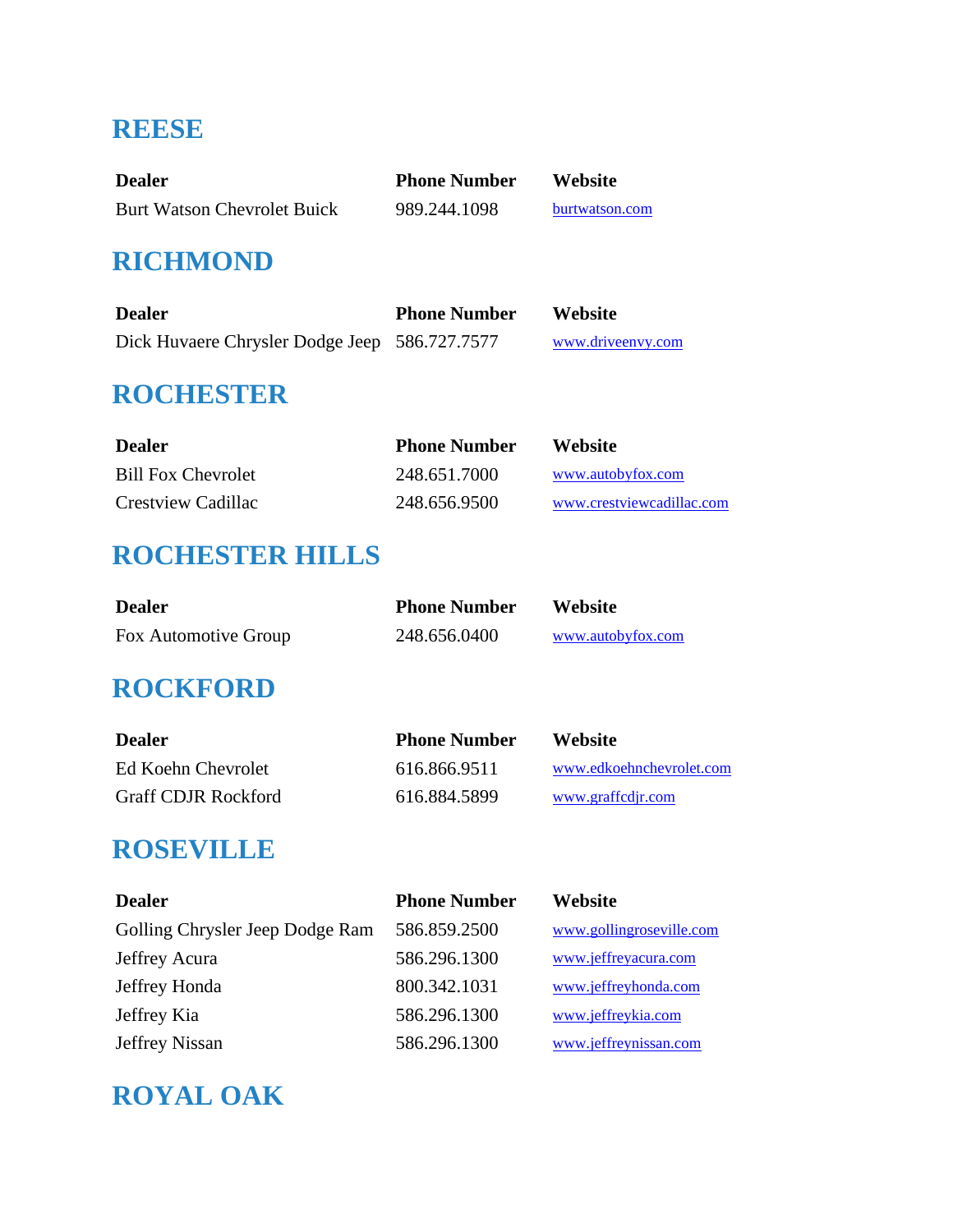| <b>Dealer</b>                 | <b>Phone Number</b> | <b>Website</b>       |
|-------------------------------|---------------------|----------------------|
| Matthews Hargreaves Chevrolet | 248.398.8800        | www.mhchevy.com      |
| Royal Oak Ford                | 248.548.4100        | www.royaloakford.com |

### **SAGINAW**

| <b>Dealer</b>              | <b>Phone Number</b> | Website                            |
|----------------------------|---------------------|------------------------------------|
| Garber Buick               | 989.497.4444        | www.garberbuick.com                |
| Garber Chevrolet Saginaw   | 989.781.4590        | www.garberchevroletsaginaw.com     |
| Garber Chrysler Dodge Jeep | 989.790.9090        | www.garberchryslerdodgeramjeep.com |
| Garber Nissan-Hyundai      | 989.790.0120        | www.garbernissanhyundai.com        |
| McDonald GMC Cadillac      | 989.790.5155        | www.mcdonaldauto.com               |
| McDonald Kia               | 989.790.5155        | www.mcdonaldkia.com                |
| Serra Chevrolet Saginaw    | 989.577.7160        | www.serrachevroletsaginaw.com      |
| Wilson Ford Lincoln        | 989.792.1700        | www.wilsonfordsaginaw.com          |

## **SALINE**

| <b>Dealer</b>                  | <b>Phone Number</b> | <b>Website</b>                      |
|--------------------------------|---------------------|-------------------------------------|
| Briarwood Ford                 | 734.429.5478        | www.briarwoodford.com               |
| LaFontaine Chrysler Jeep Dodge | 866.593.6801        | www.lafontainechryslerdodgejeep.com |
| <b>Saline Chevrolet</b>        | 734.429.9481        | www.salinechevrolet.com             |

## **SANDUSKY**

| <b>Dealer</b>                         | <b>Phone Number</b> | <b>Website</b>        |
|---------------------------------------|---------------------|-----------------------|
| <b>Graff Chevrolet Buick Sandusky</b> | 810.648.9850        | www.graffsandusky.com |

# **SCHOOLCRAFT**

| <b>Dealer</b>       | <b>Phone Number</b> | Website          |
|---------------------|---------------------|------------------|
| Cole Krum Chevrolet | 269.679.2653        | www.colekrum.com |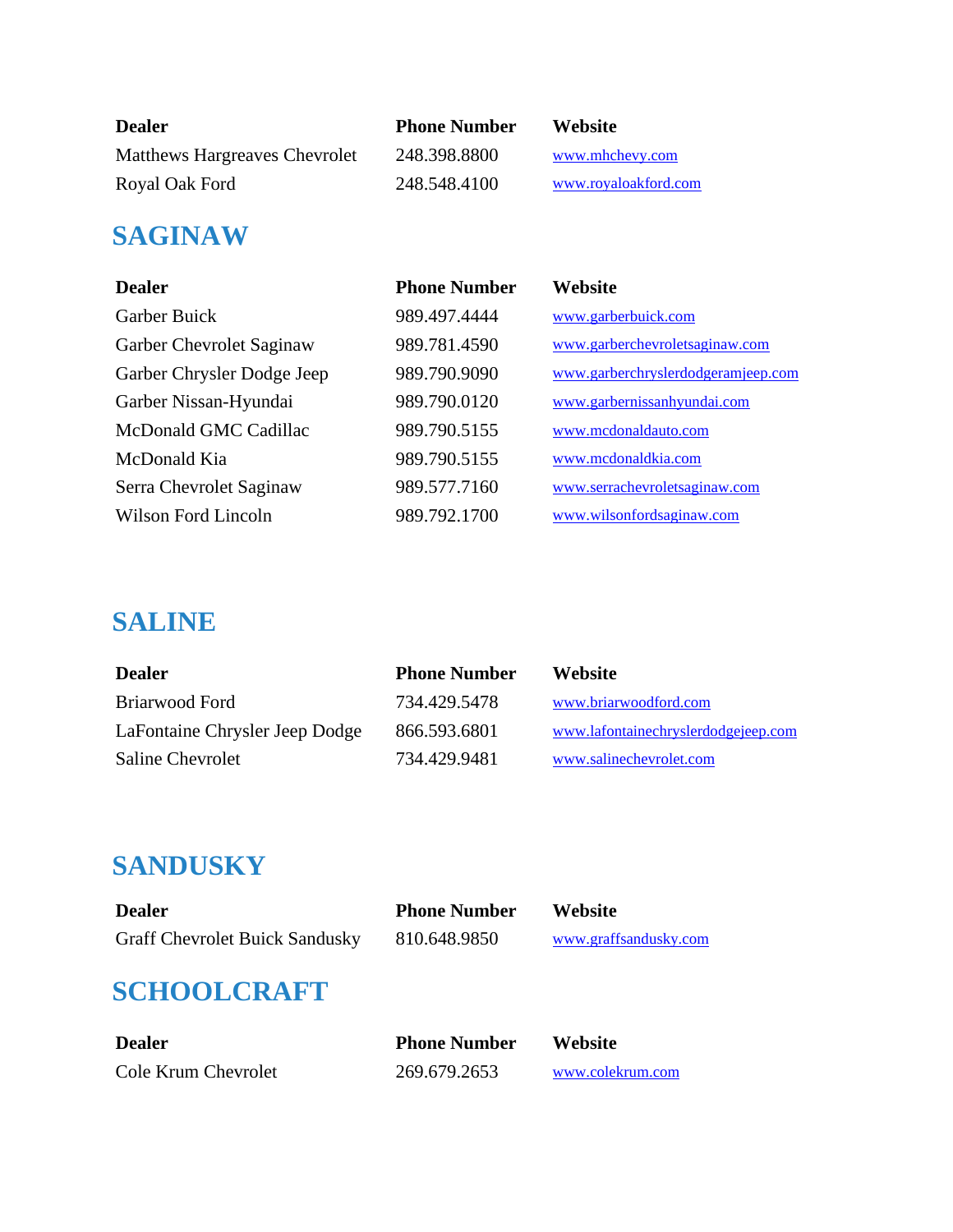## **SOUTHFIELD**

| <b>Dealer</b>         | <b>Phone Number</b> | <b>Website</b>      |
|-----------------------|---------------------|---------------------|
| Tamaroff Honda-Nissan | 248.353.1300        | www.tamaroff.com    |
| <b>Star Lincoln</b>   | 248.354.4900        | www.starlincoln.com |

## **SOUTHGATE**

| <b>Dealer</b>         | <b>Phone Number</b> | <b>Website</b>      |
|-----------------------|---------------------|---------------------|
| Dick Genthe Chevrolet | 734.283.3400        | www.genthe.com      |
| Genthe Honda          | 734.265.0923        | www.genthehonda.com |

## **SOUTH HAVEN**

| <b>Dealer</b>                   | <b>Phone Number</b> | Website                       |
|---------------------------------|---------------------|-------------------------------|
| Betten Baker South Haven        | 269.637.5246        | www.bettenbakersouthhaven.com |
| <b>McFadden Friendly Motors</b> | 269.637.8558        | www.mcfaddenfriendly.com      |

### **SPARTA**

| <b>Dealer</b>    | <b>Phone Number</b> | Website             |
|------------------|---------------------|---------------------|
| Sparta Chevrolet | 616.887.1791        | www.spartachevy.com |

## **SPRING LAKE**

| <b>Dealer</b>         | <b>Phone Number</b> | <b>Website</b>        |
|-----------------------|---------------------|-----------------------|
| <b>Draeger Motors</b> | 616.847.9222        | www.draegermotors.com |

# **ST. CLAIR**

| <b>Dealer</b>                             | <b>Phone Number</b> | <b>Website</b>                      |
|-------------------------------------------|---------------------|-------------------------------------|
| <b>Bill MacDonald Ford</b>                | 810.637.5087        | www.billmacdonaldford.net           |
| LaFontaine Chevrolet Buick of St<br>Clair | 810.637.5337        | www.lafontainechevroletbuickgmc.com |
| St. Clair Chrysler Jeep Dodge             | 810.329.2100        | www.stclairauto.com                 |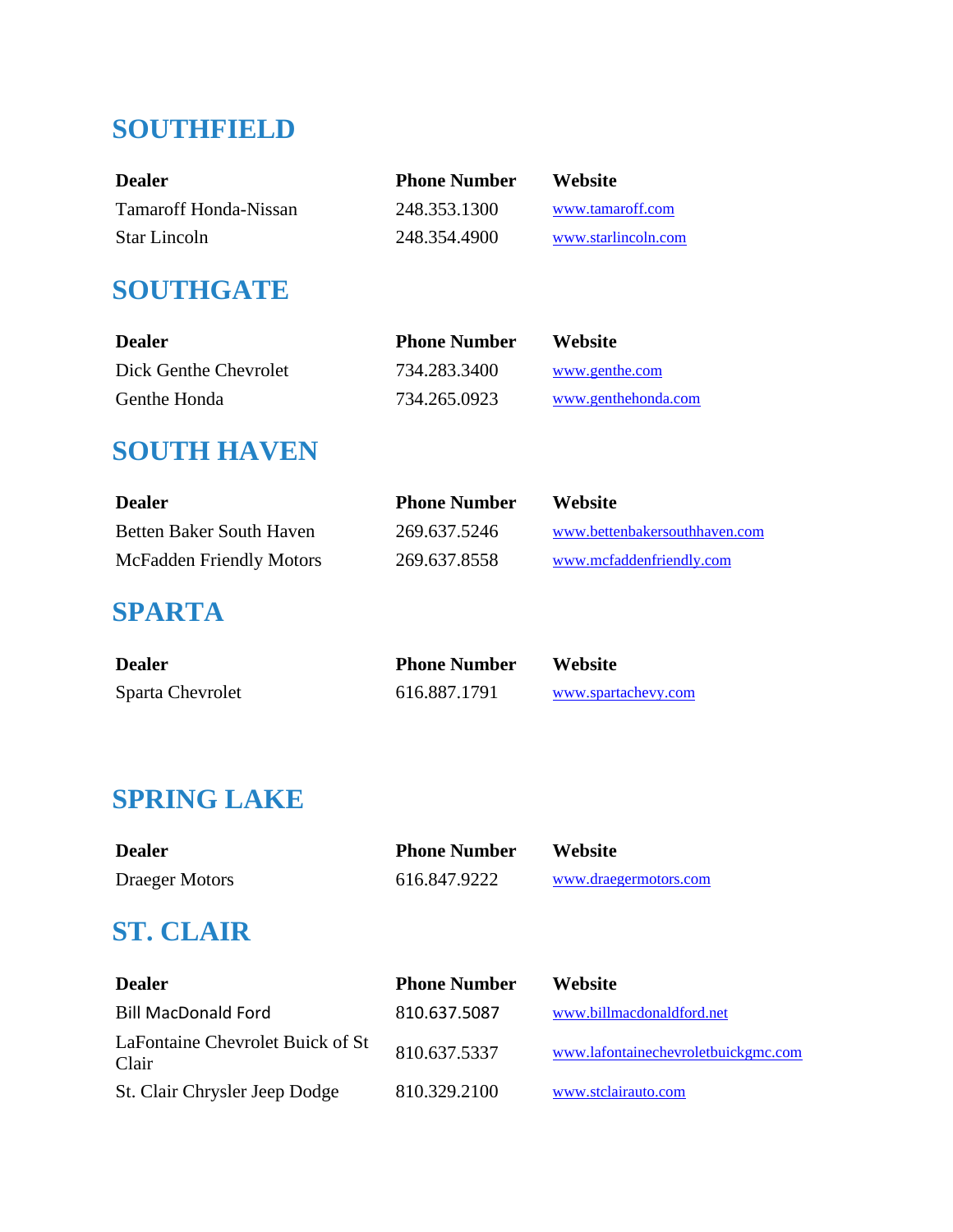# **ST. CLAIR SHORES**

| <b>Dealer</b>                     | <b>Phone Number</b> | Website                             |
|-----------------------------------|---------------------|-------------------------------------|
| Roy O'brien Ford                  | 586.776.7600        | www.royobrien.com                   |
| Mercedes Benz of St. Clair Shores | 586.773.2369        | www.mercedesbenzofstclairshores.com |

## **ST. JOHNS**

| <b>Dealer</b>                       | <b>Phone Number</b> | Website                   |
|-------------------------------------|---------------------|---------------------------|
| Pauli Ford                          | 989.224.6711        | www.pauliford.com         |
| Sundance Buick-Pontiac-GMC<br>Truck | 989.224.3900        | www.sundancebuickgmc.com  |
| Young Chevrolet of St. Johns        | 866.925.8517        | www.youngchevystjohns.com |

## **STANDISH**

| <b>Dealer</b>   | <b>Phone Number</b> | <b>Website</b>         |
|-----------------|---------------------|------------------------|
| Richardson Ford | 989.846.4511        | www.richardsonford.net |

# **STERLING HEIGHTS**

| <b>Dealer</b>                | <b>Phone Number</b> | <b>Website</b>         |
|------------------------------|---------------------|------------------------|
| Crest Lincoln                | 586.939.6000        | www.crestlincoln.com   |
| Price Right Sterling Heights | 586.446.6010        | www.pricerightcars.com |
| Serra Whelan Chevrolet       | 586.933.5557        | www.serrawhelan.com    |

## **TAYLOR**

| <b>Dealer</b>                        | <b>Phone Number</b> | <b>Website</b>                        |
|--------------------------------------|---------------------|---------------------------------------|
| <b>Taylor Ford</b>                   | 313.291.0300        | www.shoptaylorford.com                |
| Telegraph Chrysler Jeep Dodge<br>Ram | 734.947.2300        | www.telegraphchryslerdodgejeepram.com |

## **TROY**

| <b>Dealer</b>   | <b>Phone Number</b> | <b>Website</b>        |
|-----------------|---------------------|-----------------------|
| Land Rover Troy | 888.596.1665        | www.landrovertroy.com |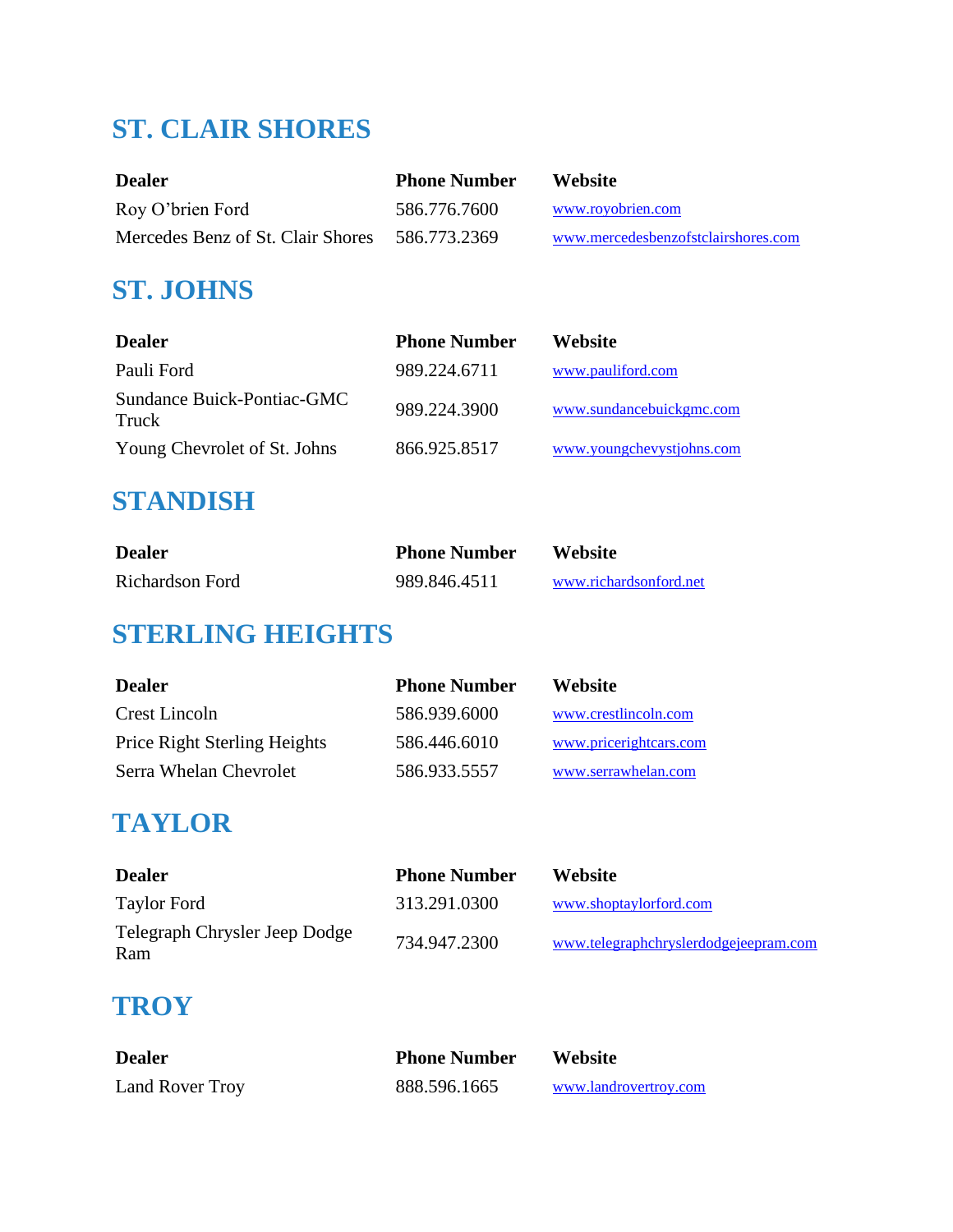Troy Honda 248.649.0202 [www.troyhonda.com](http://www.troyhonda.com/)

### **TWIN LAKES**

| <b>Dealer</b>          | <b>Phone Number</b> | <b>Website</b>              |
|------------------------|---------------------|-----------------------------|
| Betten Used Twin Lakes | 231.759.5781        | www.bettenbakerusedcars.net |

### **VICKSBURG**

| <b>Dealer</b>                            | <b>Phone Number</b> | <b>Website</b>                     |
|------------------------------------------|---------------------|------------------------------------|
| Vicksburg Chrysler, Dodge, Jeep,<br>Inc. | 269.649.2000        | www.vicksburgchryslerdodgejeep.com |

### **WALLED LAKE**

| <b>Dealer</b>                                        | <b>Phone Number</b> | Website            |
|------------------------------------------------------|---------------------|--------------------|
| LaFontaine Chrysler Dodge Jeep<br>Ram of Walled Lake | 248.669.2010        | www.familydeal.com |

#### **WARREN**

| <b>Dealer</b>             | <b>Phone Number</b> | <b>Website</b>           |
|---------------------------|---------------------|--------------------------|
| <b>Golling Toyota</b>     | 877.968.7030        | www.gollingtoyota.com    |
| <b>Hamilton Chevrolet</b> | 586.264.1400        | www.hamiltonchevy.com    |
| Prestige Cadillac         | 586.758.1800        | www.prestigecadillac.com |

### **WASHINGTON TOWNSHIP**

| <b>Dealer</b>                                   | <b>Phone Number</b> | <b>Website</b>              |
|-------------------------------------------------|---------------------|-----------------------------|
| Jim Riehl's Friendly Chrysler Jeep<br>Dodge Ram | 866.336.0200        | www.friendlycidrofromeo.com |

## **WATERFORD**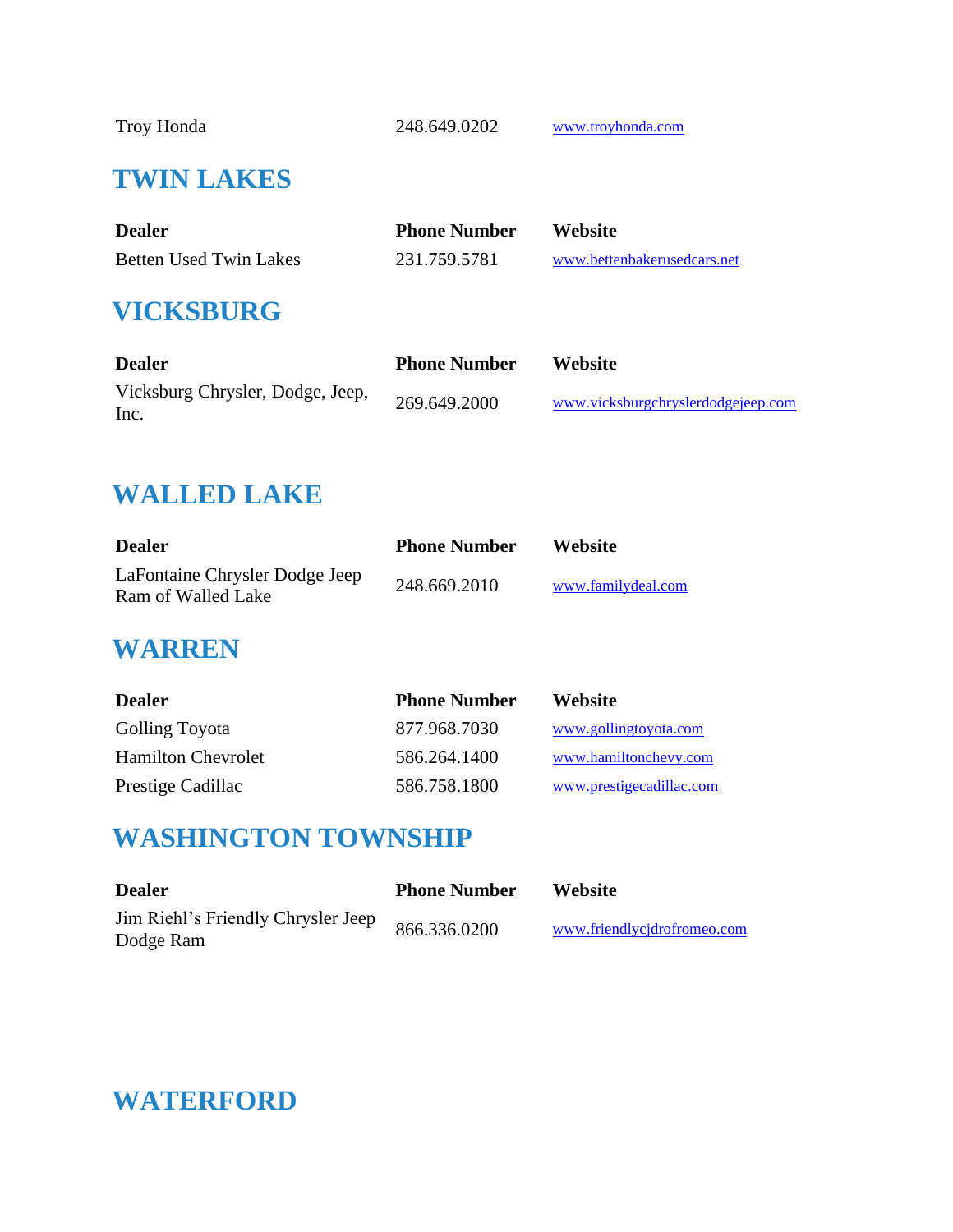| <b>Dealer</b>                   | <b>Phone Number</b> | Website                   |
|---------------------------------|---------------------|---------------------------|
| Feldman<br>Hyundai of Waterford | 248-573-0492        | www.feldmanhyundai.com    |
| Lunghamer Buick GMC             | 248.461.1000        | www.lunghamerbuickgmc.com |
| Joe Lunghamer Chevrolet         | 248.683.7100        | www.lunghamerchevy.com    |
| Szott Toyota                    | 866.926.6202        | www.szott59toyota.com     |

## **WAYLAND**

| <b>Dealer</b>            | <b>Phone Number</b> | <b>Website</b>        |
|--------------------------|---------------------|-----------------------|
| Ed Koehn Ford of Wayland | 269.792.2205        | www.waylandford.com   |
| K & M Wayland Dodge      | 269.792.2268        | www.kmwaylandcdjr.com |

### **WEST BLOOMFIELD**

| <b>Dealer</b>     | <b>Phone Number</b> | <b>Website</b>        |
|-------------------|---------------------|-----------------------|
| LaFontaine Subaru | 248.624.0400        | www.thefamilydeal.com |

## **WESTLAND**

| <b>Dealer</b>                     | <b>Phone Number</b> | <b>Website</b>             |
|-----------------------------------|---------------------|----------------------------|
| North Brothers Ford               | 734.421.1300        | www.northbros.com          |
| Todd Wenzel Buick-GMC<br>Westland | 734.721.1144        | www.toddwenzelwestland.com |

# **WHITE LAKE TOWNSHIP**

| <b>Dealer</b>            | <b>Phone Number</b> | <b>Website</b>    |
|--------------------------|---------------------|-------------------|
| Szott M-59 Chrysler Jeep | 888.571.3764        | www.szottauto.com |

## **WOODHAVEN**

| <b>Dealer</b>                                | <b>Phone Number</b> | <b>Website</b>           |
|----------------------------------------------|---------------------|--------------------------|
| Feldman Chrysler Jeep Dodge Ram 734.362.3100 |                     | www.feldmanwoodhaven.com |
| Gorno Ford                                   | 734.676.2200        | www.gornoford.com        |

## **YPSILANTI**